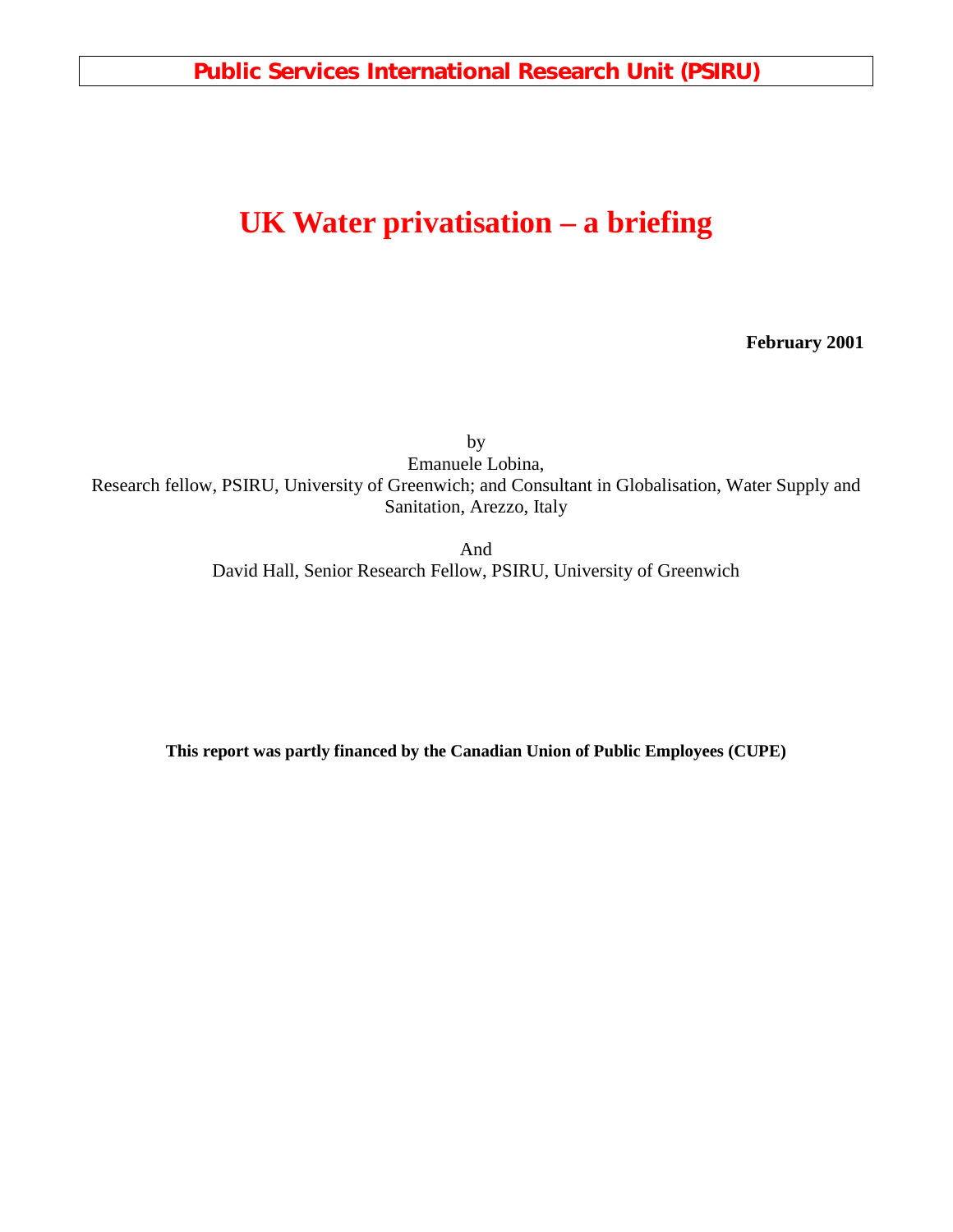## **Public Services International Research Unit (PSIRU)**

School of Computing and Mathematical Sciences, University of Greenwich 30 Park Row London SE10 9LS U.K. *Email:* [psiru@psiru.org](mailto:psiru@psiru.org) *Tel*: +44-(0)208-331-9933 *Fax*: +44 (0)208-331-7781 [www.psiru.org](http://www.psiru.org/)

Emanuele Lobina *via Kennedy 101, 52100 Arezzo, Italy Tel/Fax: +39 0575 908460 Email: [lobina@technet.it](mailto:lobina@technet.it)*

Director: David Hall Researchers: Kate Bayliss, Steve Davies, Emanuele Lobina, Sam Weinstein

The PSIRU was set up in 1998 to carry out empirical research into privatisation, public services, and globalisation. It is part of the School of Computing and Mathematics in the University of Greenwich, London. PSIRU's research is centered around the maintenance of an extensive and regularly updated database of information on the economic, political, financial, social and technical experience with privatisation and restructuring of public services worldwide.

This core database is finananced by Public Services International (PSI), the worldwide confederation of public service trade unions. [www.world-psi.org](http://www.world-psi.org/)

© Unless otherwise stated, this report is the copyright of the PSIRU and the organisations which commissioned and/or financed it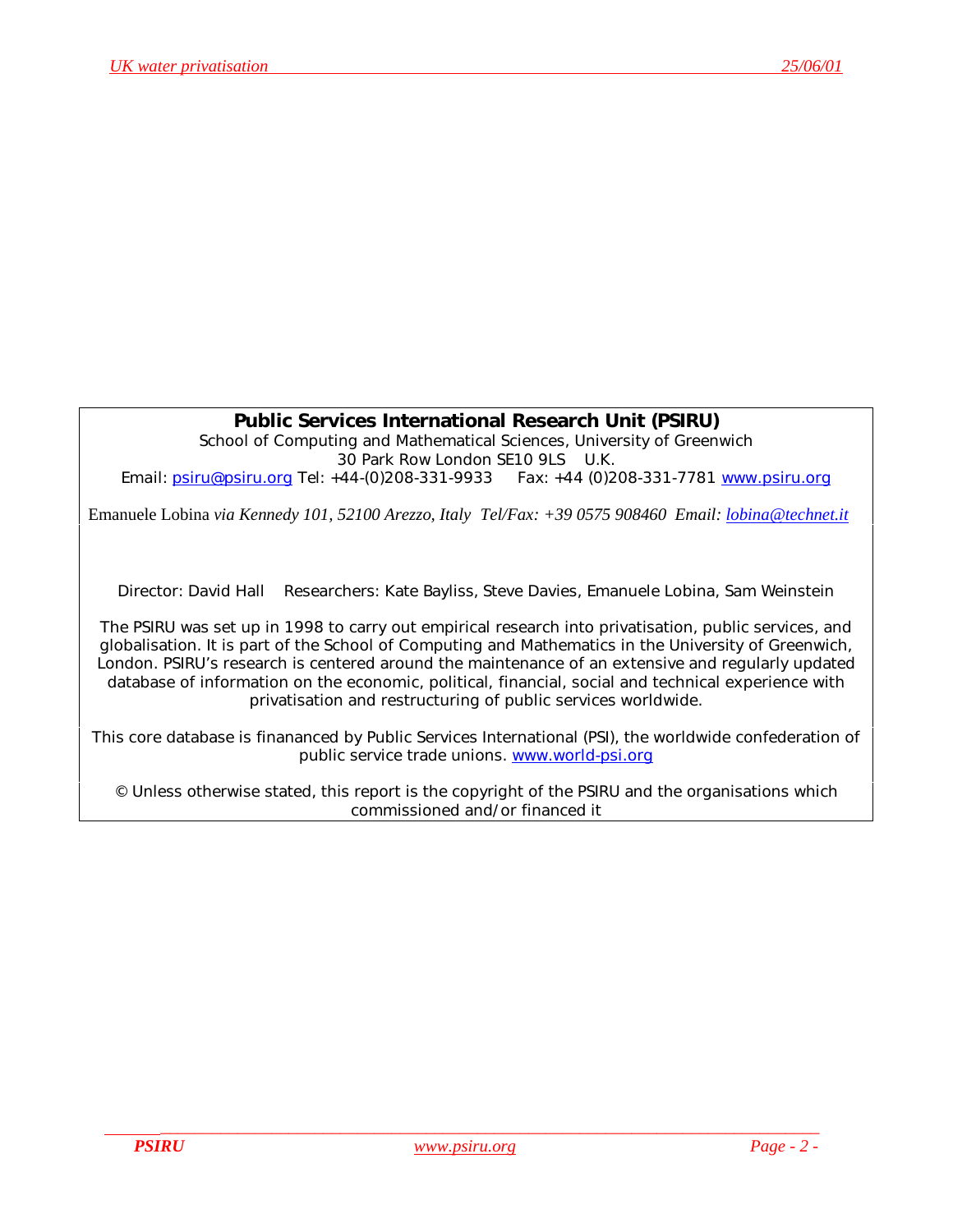| 1.2.                       |                                                                                                        |  |
|----------------------------|--------------------------------------------------------------------------------------------------------|--|
| 1.3.                       |                                                                                                        |  |
|                            |                                                                                                        |  |
| 1.5.                       |                                                                                                        |  |
|                            |                                                                                                        |  |
|                            |                                                                                                        |  |
|                            |                                                                                                        |  |
| 2.1. A.                    |                                                                                                        |  |
| $\bullet$                  |                                                                                                        |  |
| 2.1. B.<br>$\blacklozenge$ |                                                                                                        |  |
| 2.1. C.                    |                                                                                                        |  |
| $\blacklozenge$            |                                                                                                        |  |
| 2.1. D.                    |                                                                                                        |  |
| $\bullet$                  |                                                                                                        |  |
|                            |                                                                                                        |  |
| 2.2. A.                    |                                                                                                        |  |
| 2.2. B.                    |                                                                                                        |  |
| 2.2. C.                    |                                                                                                        |  |
| $\bullet$                  |                                                                                                        |  |
|                            |                                                                                                        |  |
|                            | Pre-tax profits of water and sewerage companies in England and Wales:  13                              |  |
| 2.3. B.                    |                                                                                                        |  |
|                            |                                                                                                        |  |
| 2.4.                       |                                                                                                        |  |
|                            | Table: Remuneration of the Highest Paid Director: £ thousands, cash  15                                |  |
|                            | Table: Remuneration of the Highest Paid Director: £ thousands, real (adjusted to 1997/98<br>prices) 15 |  |
| 2.5.                       |                                                                                                        |  |
| ٠                          | Table: Water costs comparison between Swedish and English cities, 1995 16                              |  |
|                            |                                                                                                        |  |
| 2.6.                       |                                                                                                        |  |
|                            |                                                                                                        |  |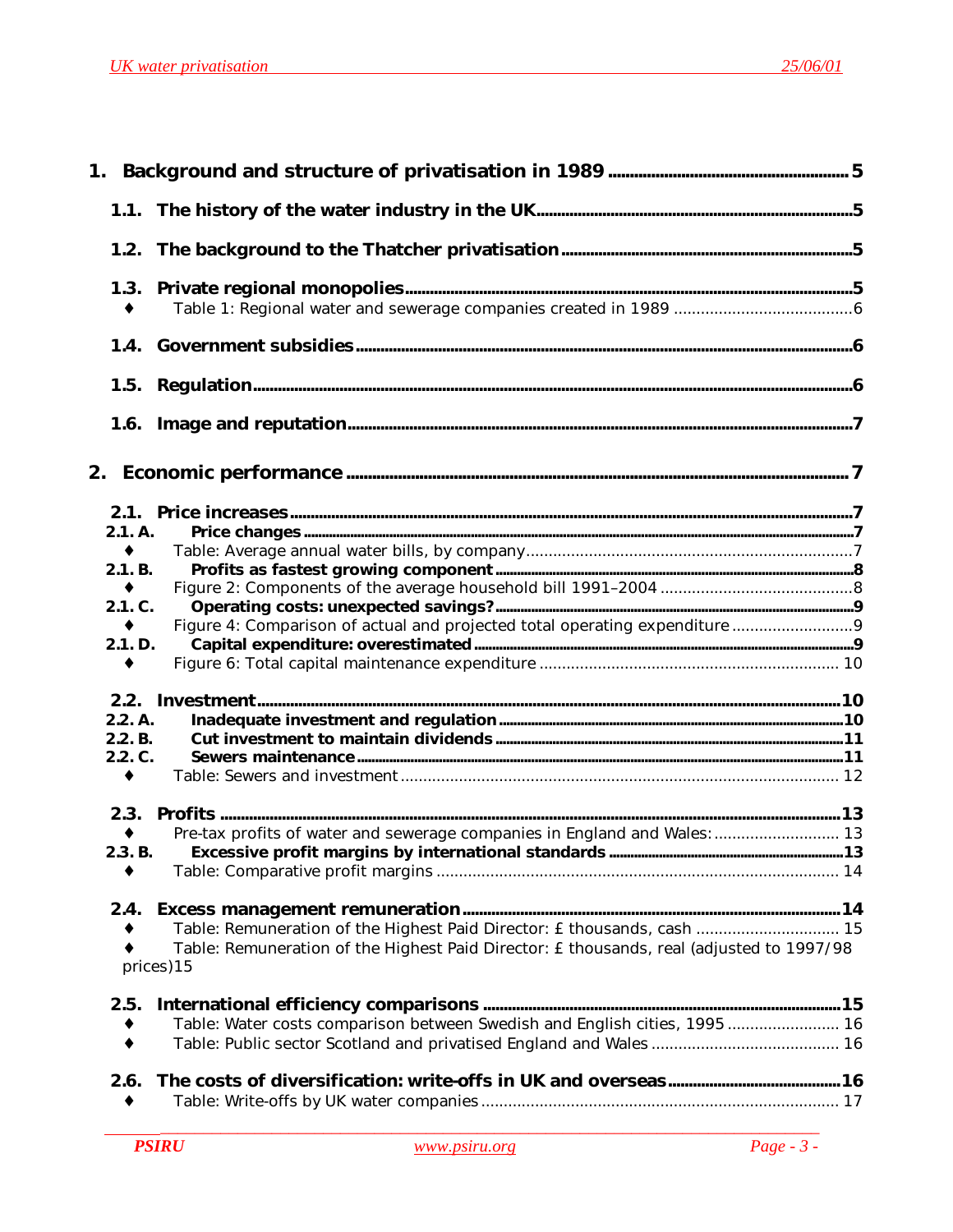| 3.        |                                                                             |  |
|-----------|-----------------------------------------------------------------------------|--|
| 3.1.      |                                                                             |  |
| 3.2.      |                                                                             |  |
|           |                                                                             |  |
|           |                                                                             |  |
| 4.        |                                                                             |  |
|           | 4.1. Market failure: no incentive to improve efficiency or reduce leakage20 |  |
| 4.2.      |                                                                             |  |
| ٠         |                                                                             |  |
|           |                                                                             |  |
| 4.5.      |                                                                             |  |
|           |                                                                             |  |
|           |                                                                             |  |
| 4.6. B.   |                                                                             |  |
|           |                                                                             |  |
| 5.1.      |                                                                             |  |
| $\bullet$ |                                                                             |  |
| ٠         |                                                                             |  |
| 5.2.      |                                                                             |  |
| 5.2. A.   |                                                                             |  |
| 5.3.      |                                                                             |  |
| 5.3. A.   |                                                                             |  |
| 5.3. B.   |                                                                             |  |
| 5.4.      |                                                                             |  |
|           |                                                                             |  |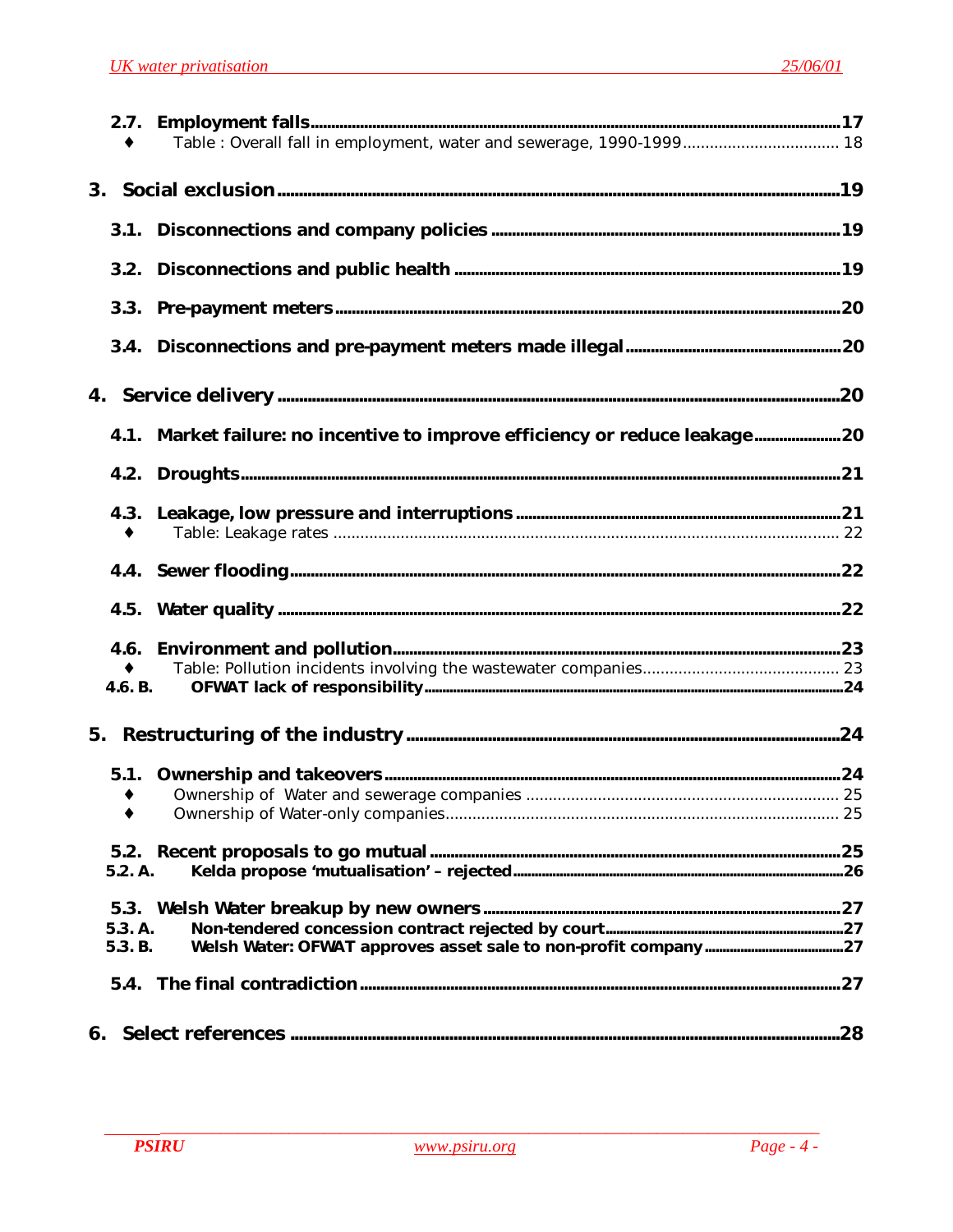# <span id="page-4-0"></span>**1. Background and structure of privatisation in 1989**

# **1.1. The history of the water industry in the UK**

Water services in England and Wales followed a pattern similar to most European countries. Services were taken over by local authorities from the late nineteenth century onwards, and a mixed pattern developed with some individual authorities running water companies, some large inter-municipal operators, and a surviving handful of private water-supply only companies, which were strictly regulated by a simple cap on their profits at a maximum rate of return of 5%.

In 1974 the service was reorganised. 10 unitary regional water authorities (RWAs) were created, each covering a river basin area, each responsible for water quality, water supply and sanitation throughout the area. The authorities were appointed by the government, not by municipalities, and so were not accountable to local government any more. However, the board meetings remained open to the public, until they were made secret by the Thatcher government in 1983. The RWAs made considerable efficiency gains: between 1974 and 1989 the number of employees was reduced from 80,000 to  $50,000$ .<sup>1</sup>

# **1.2. The background to the Thatcher privatisation**

Various arguments were used in favour of privatisation, including claims that

- the private sector would be more efficient;
- private companies would be better able to finance the large investments needed; and
- privatisation would create competition.

These claims were not supported by evidence from comparative studies or international reviews of the actual performance of public and private sector water companies.

The more fundamental motive was the Thatcher government's neo-liberal economic policies, which meant reducing the role of the state, and reducing public sector borrowing as low as possible. The RWAs were finding their ability to raise finance for investment curtailed by these policies – and this was used as a further justification for privatisation.

The government originally proposed water privatisation in 1984, but there was a very strong public campaign against the proposals, and so they were abandoned before the issue could influence the 1987 election. Once this was won, the privatisation plan was resurrected and implemented rapidly.

In Scotland and Northern Ireland however water remains controlled and operated by public authorities. Since devolution, the new Scottish parliament has discussed the water industry, but privatisation has been ruled out except for some BOT-financed treatment plants.

# **1.3. Private regional monopolies**

Under the Water Act 1988, the newly floated companies became owners of the entire water system and properties of the RWAs. The Act gave them 25-year concessions for sanitation and water supply (except for the 25% covered by the existing small private companies), protected against any possibility of competition. It was the simple creation of private monopolies.<sup>2</sup>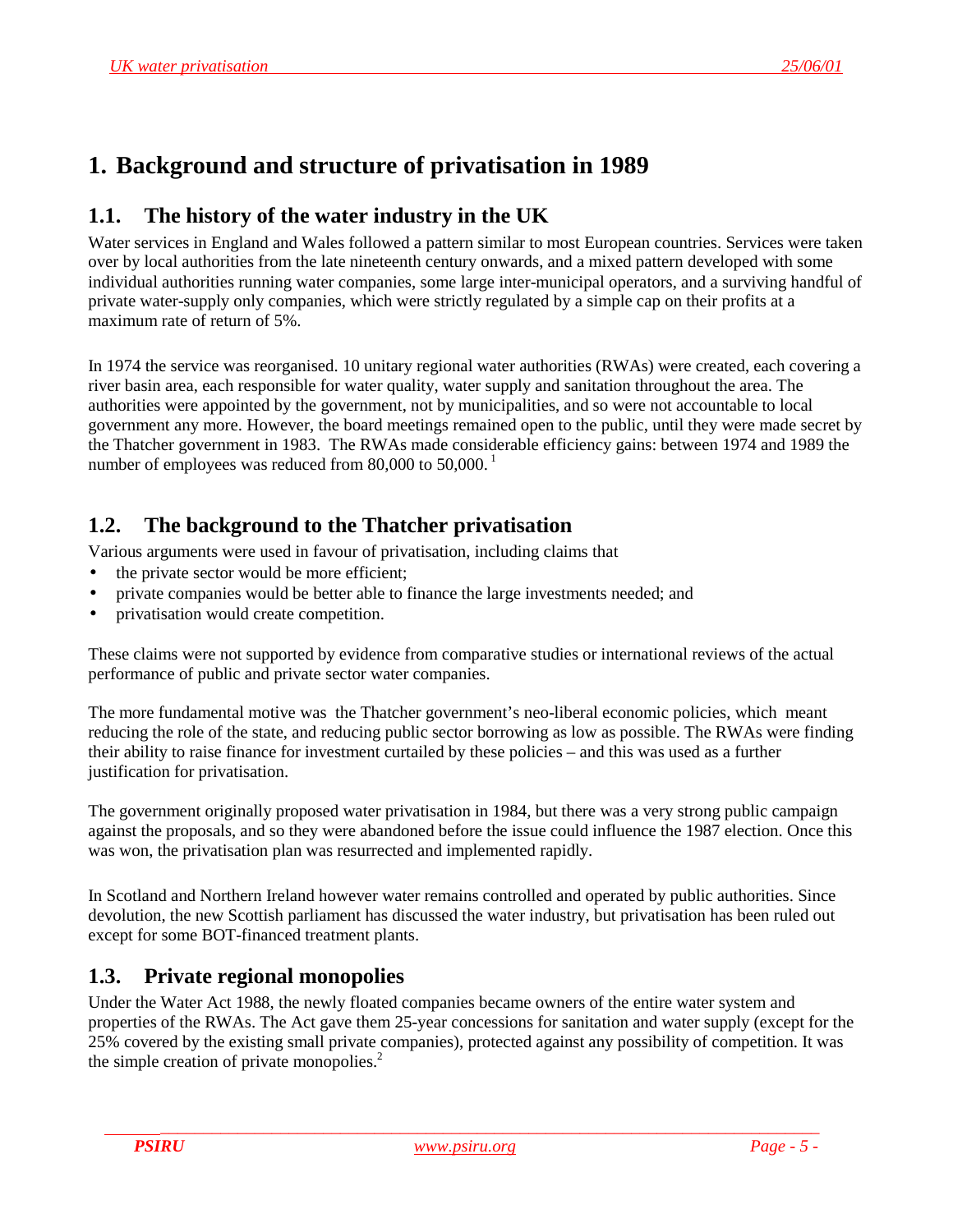<span id="page-5-0"></span>The RWAs were sold by issuing shares on the stock market, with special discounts being offered to the public to ensure a political success. This form of privatisation was possible because the industry had been concentrated into the hands of the RWAs.

Privatisation did not create any competition. The companies were given monopolies in their regions for 25 years, without having to compete even once for the business.

| Table 1: Regional water and sewerage companies created in 198 |
|---------------------------------------------------------------|
| <b>Name</b>                                                   |
|                                                               |
| Anglian Water                                                 |
| Dwr Cymru (Welsh Water)                                       |
| North West Water                                              |
| Northumbrian Water                                            |
| Severn Trent Water                                            |
| Southern Water                                                |
| South West Water                                              |
| Thames Water                                                  |

|  | Table 1: Regional water and sewerage companies created in 1989 |  |  |  |  |  |
|--|----------------------------------------------------------------|--|--|--|--|--|
|--|----------------------------------------------------------------|--|--|--|--|--|

## **1.4. Government subsidies**

Wessex Water Yorkshire Water

The Thatcher government took a number of steps which were all calculated to boost the profitability of the privatised water companies, at the expense of either the taxpayer or the consumer.

The government wrote off all the debts of the water companies before privatisation, worth over £5 billion pounds (about 8 billion Euros/US dollars). In addition, it gave the companies a 'green dowry' of £1.6 billion pounds (about 2.6 billion Euros/US dollars).

The government also offered the companies for sale at a substantial discount, which has been assessed as equal to 22% of the undertakings' market value, measured as the difference between the issue price of the water companies' shares and the share price after the first week of trading.<sup>3</sup>

The initial price regime, set as a political act before OFWAT was established, was also extremely generous. As a result the pre-tax profits of the ten sewerage and water companies rose by 147% between 1990/91 to 1997/98 with sewerage and water prices rising respectively by 42% and 36%.<sup>4</sup>.

The companies were given special exemption from paying profits taxes.

## **1.5. Regulation**

**The privatisation process created three regulators**: the Drinking Water Inspectorate (DWI) monitoring water quality; the National Rivers Authority (now the Environment Agency (EA)) for monitoring river and environmental pollution; and OFWAT, to set the price regime that companies follow.

OFWAT is statutorily responsible for ensuring that the companies were profitable, a task which it performed very well, and for encouraging efficiency. As there is no competition, OFWAT compares the companies' performance with each other.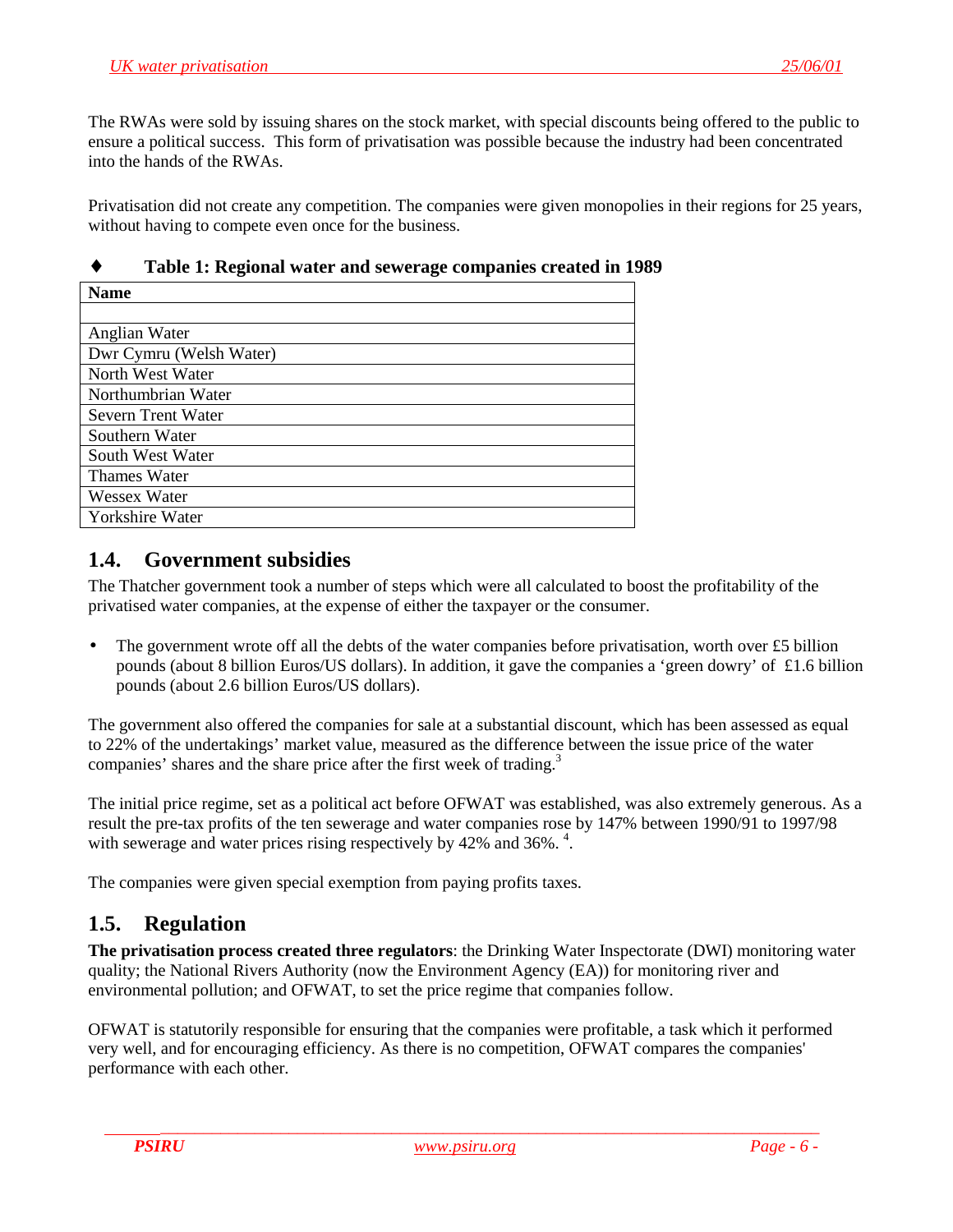<span id="page-6-0"></span>OFWAT's regulatory mechanism is by price-cap, carried out every 5 years according to a formula RPI + k. RPI represents general retail price inflation , and k adjusts this by reference to performance standards, efficiency and service and levels.

# **1.6. Image and reputation**

Within a few years of privatisation the privatised water companies were unpopular, with a bad reputation for excessive pricing, excessive profits, and poor performance. As summarised by the parliamentary committee: *"After privatisation profits started to soar in real terms—between 1990/91 and 1997/8 the pre-tax profits of the ten water and sewerage companies increased by 147% at a time when customers faced continual price rises. Water and sewerage prices rose respectively by 36% and 42% from 1988-1998 (in real terms) with the bulk of the increase occurring in the period up to 1994-1995. The industry faced a public outcry in relation to high levels of directors' pay and profits...*"

This view was not confined to a particular political perspective: one of the most consistent critics of the industry was the Daily Mail, a staunch supporter of the Conservative party. In 1994 the paper ran a feature entitled 'The Great Water Robbery', which slated the companies on all counts: *"In recent weeks the penny has been dropping that something has gone horrendously wrong with the privatisation of Britain's water industry. When it was privatised in 1989 the water industry was hailed as the jewel in the crown of the Thatcherite privatisation programme….In reality, as a string of reports have confirmed - including the latest today from the National Consumer Council - the water industry has become the biggest rip-off in Britain. Water bills, both to households and industry, have soared.* And the directors and shareholders of Britain's top ten water companies have been able to use their position as monopoly suppliers to pull off the greatest act of licensed robbery in our history". <sup>6</sup>

# **2. Economic performance**

# **2.1. Price increases**

## **2.1. A. Price changes**

The universal experience of water privatisation in the UK was a sharp increase in the cost of water. On average, prices rose by over 50% in the first 4 years. The first 9 years produced an increase of 46% in real terms, adjusted for inflation. The details are shown in the table below.

#### ♦ **Table: Average annual water bills, by company**

**Water and sewerage companies, England and Wales. Total all households, measured and unmeasured water and sewerage bills. £ 1998/999**

|                  |      |       | 1989- | 1990- | 1991- | 1992- | 1993- | 1994- | 1995- | 1996- | 1997- | 1998- | % rise |
|------------------|------|-------|-------|-------|-------|-------|-------|-------|-------|-------|-------|-------|--------|
|                  |      |       | 90    | 91    | 92    | 93    | 94    | 95    | 96    | 97    | 98    | 99    | 89/90- |
|                  |      |       |       |       |       |       |       |       |       |       |       |       | 98/99  |
|                  |      |       |       |       |       |       |       |       |       |       |       |       |        |
| Anglian          | cash |       | 157   | 178   | 205   | 226   | 244   | 259   | 272   | 279   | 282   | 288   | 84%    |
|                  | real | terms | 217   | 224   | 247   | 264   | 280   | 289   | 294   | 294   | 288   | 288   | 33%    |
| DwrCymru         | cash |       | 149   | 169   | 197   | 218   | 237   | 255   | 263   | 272   | 281   | 294   | 98%    |
|                  | real | terms | 206   | 214   | 237   | 255   | 272   | 285   | 284   | 287   | 287   | 294   | 43%    |
| <b>NorthWest</b> | cash |       | 111   | 125   | 143   | 156   | 170   | 182   | 194   | 208   | 221   | 234   | 111%   |
|                  | real | terms | 153   | 157   | 172   | 182   | 195   | 204   | 210   | 219   | 226   | 234   | 53%    |
| Northumbrian     | cash |       | 108   | 123   | 148   | 160   | 177   | 188   | 197   | 207   | 216   | 229   | 112%   |
|                  | real | terms | 149   | 155   | 178   | 186   | 203   | 210   | 213   | 218   | 221   | 229   | 53%    |
| SevernTrent      | cash |       | 107   | 122   | 139   | 153   | 166   | 181   | 189   | 200   | 208   | 222   | 108%   |
|                  | real | terms | 148   | 153   | 168   | 178   | 190   | 203   | 205   | 211   | 213   | 222   | 50%    |
| SouthWest        | cash |       | 147   | 165   | 194   | 231   | 268   | 304   | 318   | 329   | 339   | 354   | 142%   |
|                  | real | terms | 203   | 208   | 234   | 270   | 308   | 340   | 344   | 347   | 347   | 354   | 75%    |
| Southern         | cash |       | 124   | 138   | 161   | 173   | 183   | 197   | 214   | 229   | 244   | 257   | 107%   |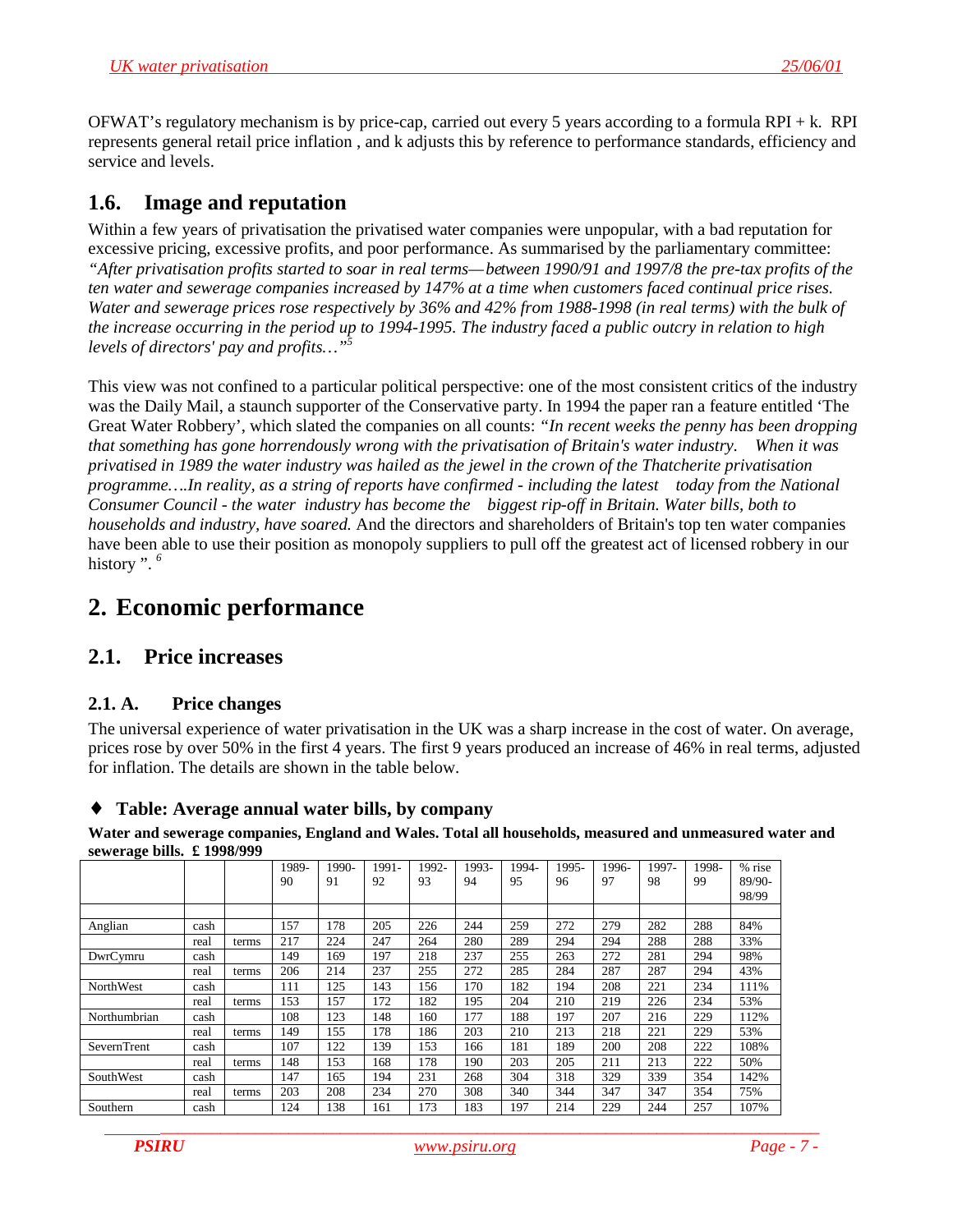<span id="page-7-0"></span>

|                          | real | terms | 172  | 74  | 194 | 202 | 210 | 220 | 231 | 241 | 249 | 257 | 49%  |
|--------------------------|------|-------|------|-----|-----|-----|-----|-----|-----|-----|-----|-----|------|
| <b>Thames</b>            | cash |       | 101  | 14  | .30 | 141 | 153 | 163 | 74  | 182 | 190 | 201 | 99%  |
|                          | real | terms | 140  | 44  | .56 | 164 | 176 | 182 | 188 | 192 | 194 | 201 | 44%  |
| Wessex                   | cash |       | 139  | .55 | 178 | 193 | 210 | 223 | 234 | 243 | 252 | 265 | 91%  |
|                          | real | terms | 192  | '96 | 215 | 225 | 241 | 249 | 253 | 257 | 258 | 265 | 38%  |
| Yorkshire                | cash |       | 123  | 36  | 155 | 166 | .79 | 192 | 204 | 213 | 216 | 226 | 84%  |
|                          | real | terms | l 70 | 72  | 187 | 194 | 206 | 215 | 221 | 225 | 221 | 226 | 33%  |
| <b>England&amp;Wales</b> | cash |       | 120  | 135 | 156 | 171 | 186 | 199 | 210 | 221 | 229 | 242 | 102% |
|                          | real | terms | 166  | 170 | 188 | 199 | 213 | 223 | 228 | 233 | 234 | 242 | 46%  |

Real terms = adjusted to 1998/99 prices using RPI deflator . E & W totals include water only companies *Source: OFWAT Memorandum 18 March 1998, in House of Commons Research paper 98/117 December 1998*

#### **2.1. B. Profits as fastest growing component**

OFWAT identifies three main components of customers' bills: operating costs, capital charges (for investment and renewals), and operating profits. A graphic presentation of these elements over the period since privatisation shows that operating expenditure as a proportion of bills has shrunk; the capital charges have risen; but operating profits, which have more than doubled, account for virtually the entire increase in customers' bills.<sup>7</sup>

#### ♦ **Figure 2: Components of the average household bill 1991–2004**



These three elements are related.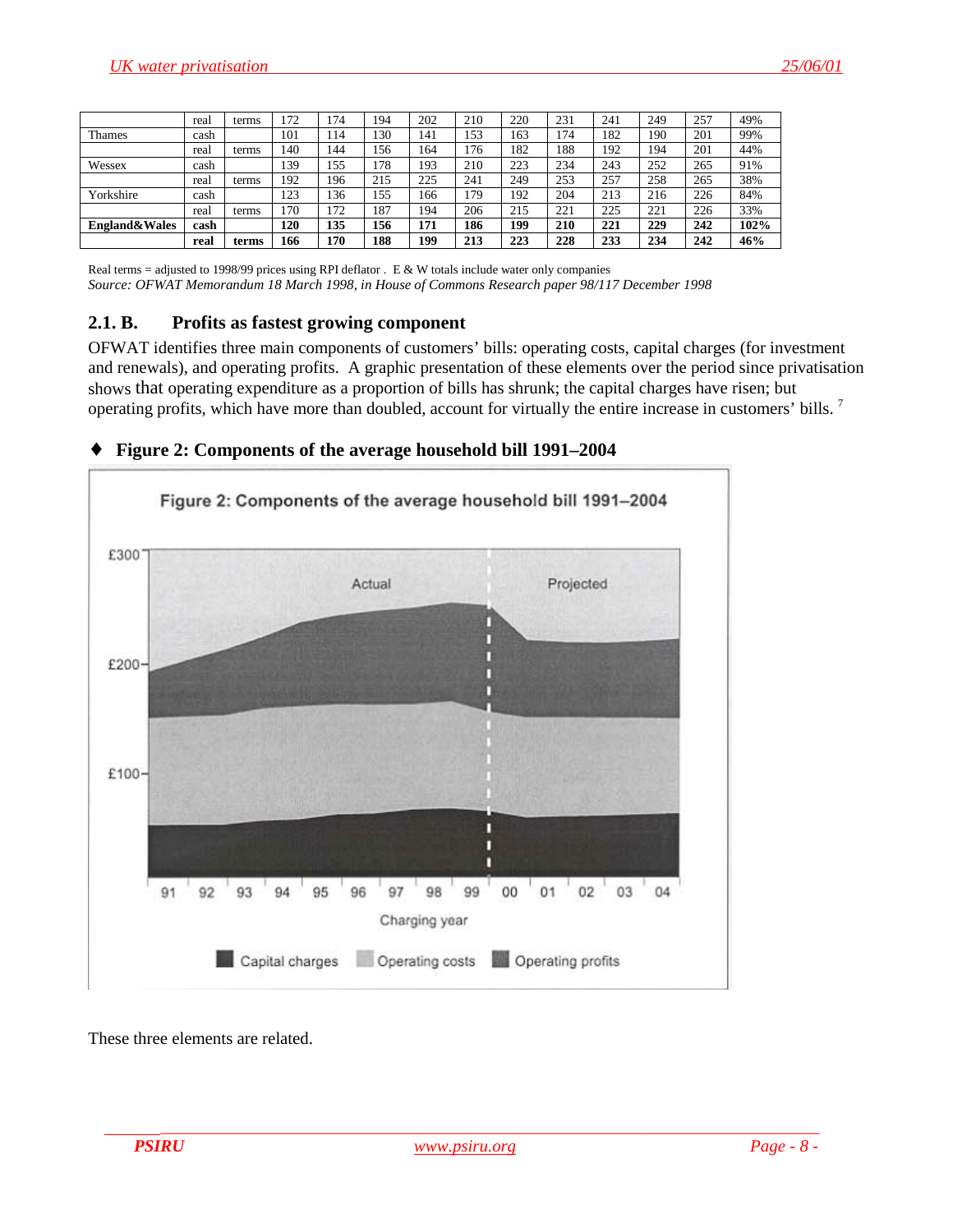#### <span id="page-8-0"></span>**2.1. C. Operating costs: unexpected savings?**

On operating costs, OFWAT comments that "Since the 1994 price review, the companies have significantly outperformed the Director's expectations about how efficient they could become." This raises the question – why were OFWAT's projections so wrong? One possible explanation is that the regulator was misled by the companies' own submissions. This is supported by the fact that the companies have made far more cuts than they themselves forecast: "They have also consistently outperformed their own estimates at both the 1989 and 1994 price reviews". The result of this would have been to persuade the regulator to allow price increases on the grounds that they were needed to cover operating expenditure, and for the revenue to be used to boost profits instead.

### ♦ **Figure 4: Comparison of actual and projected total operating expenditure**



## **2.1. D. Capital expenditure: overestimated**

It is in the water companies interests for the forecasts of capital expenditure, which are used to calculate the allowed price rises, to be higher than actual expenditure. In that case the companies could use the shortfall in expenditure to boost profits.

This is in fact what happened. Capital expenditure started accelerating before privatisation, rose to a peak in 1991-92, and then levelled off and even fell, although the companies had projected that it would continue to rise at the same rate. This pattern of underspend has been highlighted as unusual in such major works projects: *"So, unlike most major capital expenditure programmes, the level of investment even at the height of the investment programme turned out to be less expensive than expected. Expenditure had been expected to peak in 1994-95 and then fall back to the levels of 1992-93 and below. In fact it peaked in 1991-92."* <sup>8</sup>

OFWAT was certainly asked to set price formula to allow for investment that was never made. One example of this included Southern water submitting plans for a series of sewage treatment plants which were not installed.<sup>9</sup> Another example was Yorkshire Water expecting to avoid £50m expenditure on sewage treatment because the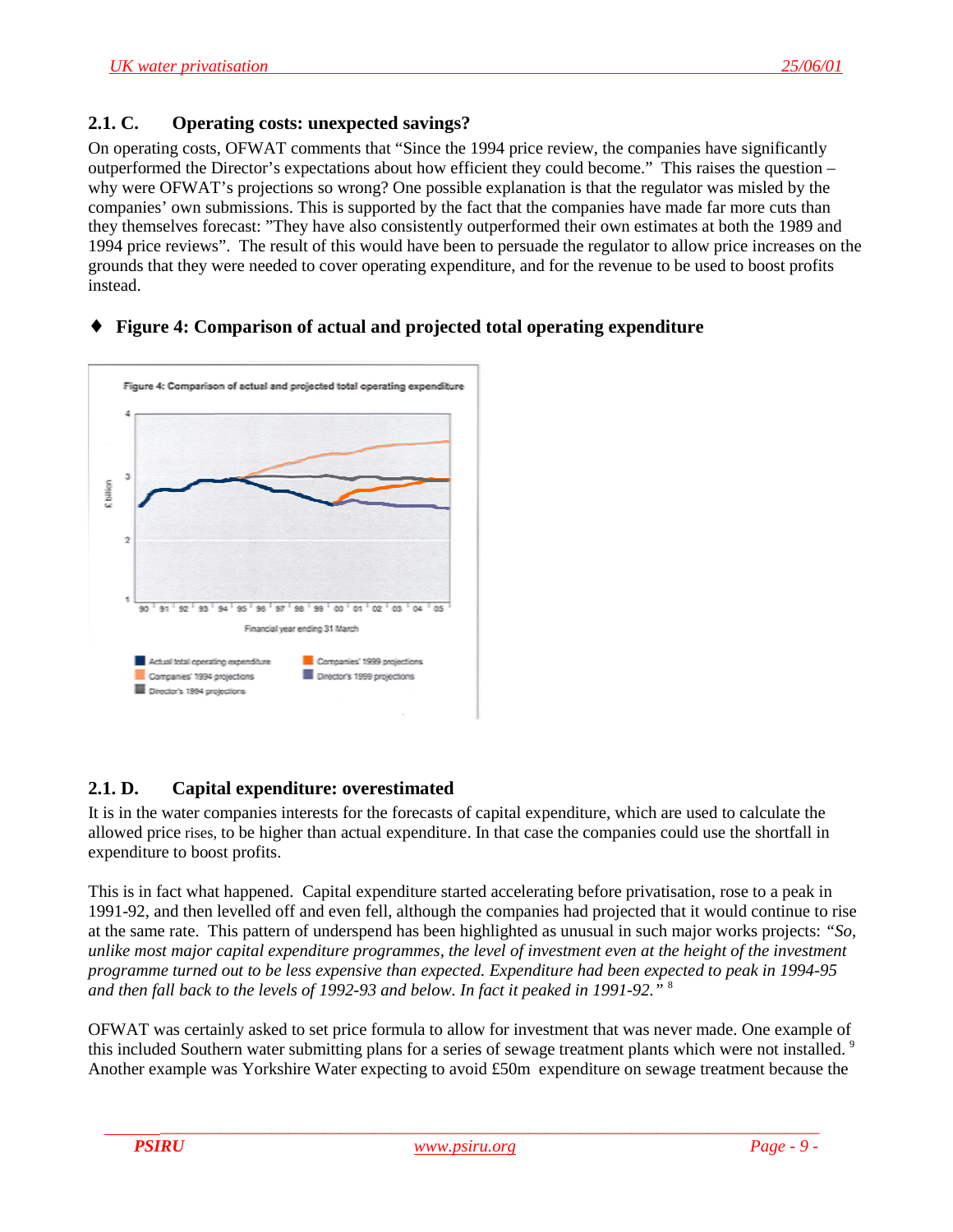<span id="page-9-0"></span>Conservative government promised to redefine coastal waters near the city of Hull as sea - where untreated sewage could be dumped - instead of estuary - where sewage would have to have been treated.<sup>10</sup>

Shortly after the 1994 price review was finalised, a number of companies discovered that they did not need to spend so much on capital expenditure after all. The companies then made use of this 'capital efficiency' to boost dividends, not to cut prices (see next section).

In their submissions to the regulator in 1999, the companies projected a significant rise in investment to 2005 – but this time OFWAT has been more sceptical, implying that the regulator does not believe that these forecasts are an accurate reflection of what is necessary or likely.<sup>11</sup>



## ♦ **Figure 6: Total capital maintenance expenditure**

# **2.2. Investment**

#### **2.2. A. Inadequate investment and regulation**

The companies and OFWAT have argued that investment has been adequate and matched forecasts and expectations. But the parliamentary committee report in November 2000 was not convinced, and contrasted the reality of worsening conditions in water mains with OFWAT's claims that nothing had got worse:: *" For the period 1993-1998 water mains in poor condition (grades 4 and 5) increased from 9% to 11%, equating to £0.78bn worth of pipes moving into these categories. As of March 1998 (the latest assessments) 10% of critical*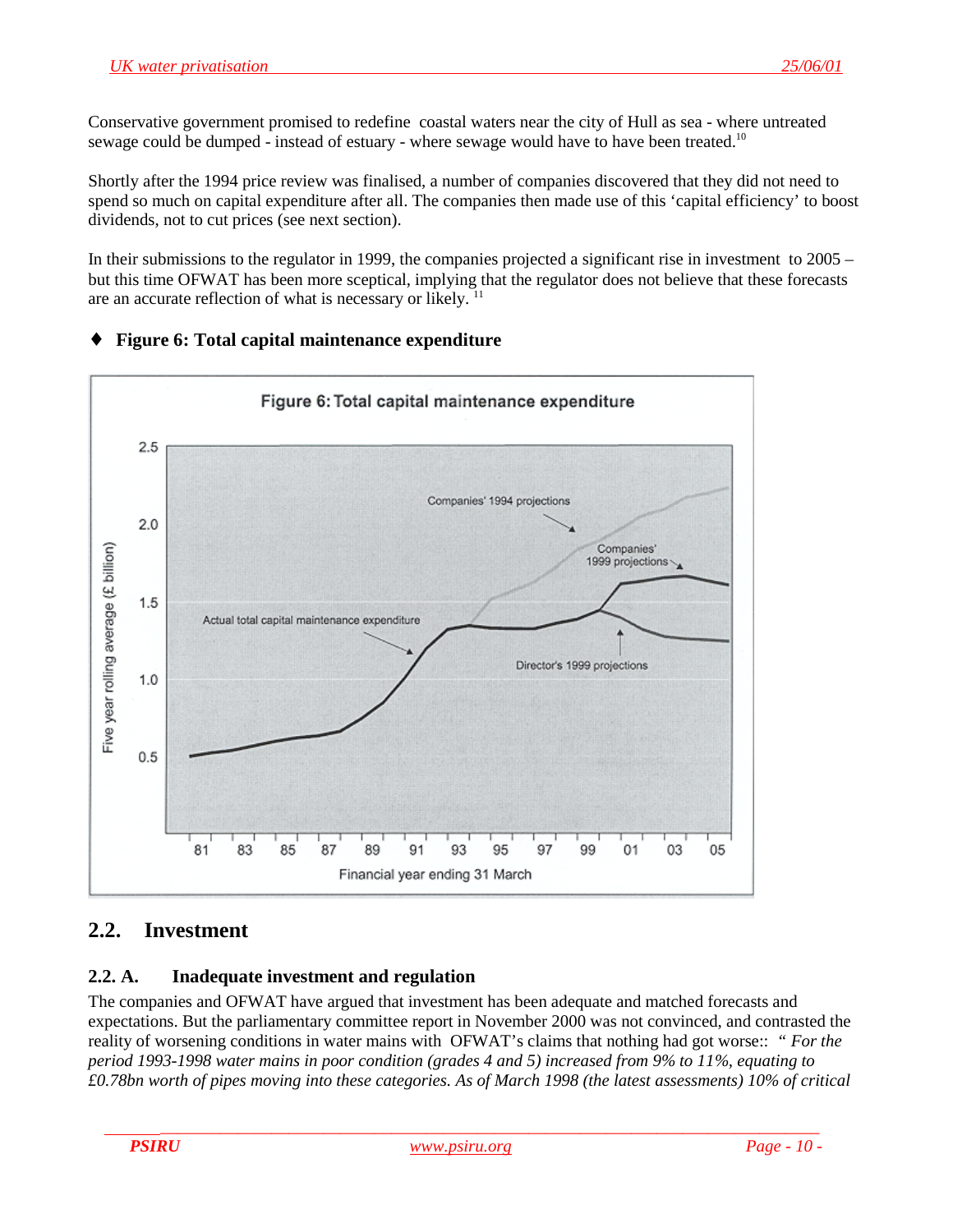<span id="page-10-0"></span>*sewers were also in a poor condition. However, Ofwat maintains that there has not been a measurable increase in the amount of assets in poor condition over the last five years"* <sup>12</sup>

In a statement the committee blamed the regulator as well as the companies, comparing the post-privatisation system in water with the practices of the railways. *"The current Ofwat method for assessing the investment companies need to make to maintain our water pipes and sewers is seriously flawed. This means that current levels of investment may be insufficient to ensure that the basic levels of service which customers presently expect can be met in the future. Like the railways—it would be better to invest in infrastructure to prevent problems rather than in reaction to them - why wait for failure?"*

The committee's report concluded that: *" The Committee is not satisfied that Ofwat's "no deterioration" approach to the maintenance and renewal of underground assets (sewers and water mains) is a logical or acceptable means of assessing the amount of investment which water companies need to meet these requirements.* The Committee believes that this approach has amounted to intellectual neglect of this important problem."*<sup>13</sup>*

Two years earlier a critical academic study of the accounting data has similarly concluded that *"Far from maintaining the infrastructure, the underground network is deteriorating faster than it is being renovated. This has very serious implications for the future delivery of services as well as public health and the environment"* <sup>14</sup>

Evidence to the parliamentary committee in 2000 suggested that technical advances made it easier to cover up the consequences of under-investment: *" … in recent years, the improved management of asset failure incidents, and the introduction of automatic control has delivered improved levels of service to customers without an improvement in the asset condition. This is because the impact of individual failures on the customer has been reduced"* <sup>15</sup>

## **2.2. B. Cut investment to maintain dividends**

A number of companies deliberately cut their investment programmes and used the 'savings to maintain or increase their dividends. The companies which did this include Thames Water, North west water, and Yorkshire Water.

*"Britain's biggest water company is to cut its investment programme by £350 million - but it will not be passing on the savings to its 7 million customers. Thames Water has no plans for early price reductions or rebates. Instead consumers - whose bills have increased by 50 per cent since privatisation in 1989 - face yet another rise in April, by inflation plus 0.5 per cent. The latest price rise was decided by the industry regulator, Ofwat, during the five-yearly price review last year. It was based on a £2.1 billion capital investment plan agreed with the company. But now, six months after the review, Thames says its investment target is only £1.75bn - down £350m, or £70m a year - equivalent to £10 off every domestic bill." 16*

OFWAT suggested in 1996 that Yorkshire Water PLC's serious failures to ensure a reliable and continuous supply, as well as to control leakage and flooding from sewers had to be related to the company's dividend policy. 17

Similarly, in 1995 North West Water appeared to favour increasing dividends to shareholders and overheads' remuneration rather than investing on the necessary infrastructure developments.18

#### **2.2. C. Sewers maintenance**

The capital expenditure and maintenance of sewers has been a particular cause for concern.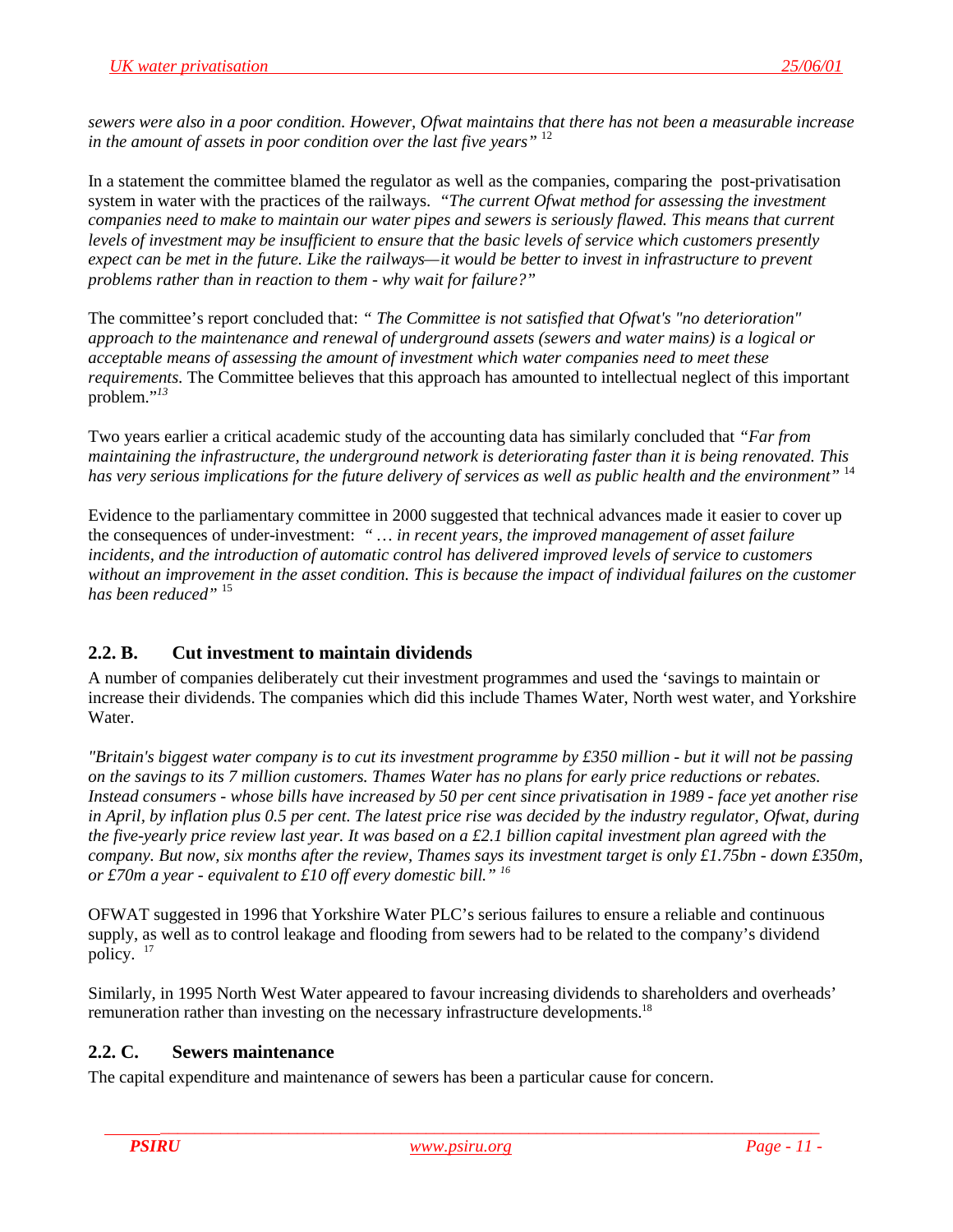<span id="page-11-0"></span>The low level of investment is such that sewers are expected by the companies to last for, on average, 280 years, and in some cases as long as 1,000 years. The table below *"reveals the implied asset life of these sewers (critical sewers) given the rate of investment from recent years. It should be noted that these represent less than a quarter of the whole public sewerage network. At best the implied average asset life of these sewers is nearly 280 years and on one calculation could be nearly a thousand years. Few if any sewers ever built have had to last that long. Even Water UK argued last autumn that it was unreasonable to expect an asset-life of more than 100 years" <sup>19</sup>*

The companies are said to subordinate the needs of the system to their business objectives: *"It is apparent that expenditure on sewers is largely driven by companies' operational and business requirements. Most of the work relating to the sewerage system is seen by Ofwat as activities not outputs and is therefore not reported despite the obvious importance for public health. It is quite conceivable that companies have submitted plans for investment in some sewers that have been included in previous rounds. For instance in setting the prices for Yorkshire Water at privatisation they were expected to improve 380km of sewers, 82km immediately, according to the prospectus, but between 1990-91 and 1994-95 only 17km were renovated. By 1999 only 65km had been renovated or replaced. On this basis it is clear that environmental improvements could have been achieved under the 1999-2005 price round without an increase in price" 20*

### **Table: Sewers and investment**

| Company       | Total length of critical sewers, <sup>1</sup> km | 1990-97, <sup>2</sup> km<br>sewers renovated<br>Critical | km<br>$\sim$<br>997-98<br>$\overline{\phantom{0}}$<br>sewers renovated<br>Critical | km<br>1998-99,<br>Critical sewers renovated | km<br>990-97,2<br>$\overline{\phantom{0}}$<br>replaced<br>sewers<br>Critical |     | km<br>$\sim$ .<br>1997-98<br>Critical sewers replaced | km<br>1998-99,2<br>replaced<br>sewers<br>Critical |                | $\overline{d}$<br>Total critical sewers renovated<br>replaced 1990-99, km | $\overleftarrow{\mathrm{o}}$<br>renovated<br>km<br>tical sewers ı<br>  1997-99, kr<br>critical<br>replaced<br>Total | sewers renovated/replaced<br>1990-99, km<br>$\mathsf{p}/\mathsf{q}$<br>Average | renovated/replaced<br>sewers<br>km<br>$\mathsf{p}/\mathsf{a}$<br>Average<br>1997-99, | -years<br>year view-<br>$\circ$<br>δ<br>asset life<br>Implied | -years<br>year view-<br>$\sim$<br>asset life on<br>Implied |
|---------------|--------------------------------------------------|----------------------------------------------------------|------------------------------------------------------------------------------------|---------------------------------------------|------------------------------------------------------------------------------|-----|-------------------------------------------------------|---------------------------------------------------|----------------|---------------------------------------------------------------------------|---------------------------------------------------------------------------------------------------------------------|--------------------------------------------------------------------------------|--------------------------------------------------------------------------------------|---------------------------------------------------------------|------------------------------------------------------------|
| Anglia        | 8,191                                            | 34                                                       | 29                                                                                 |                                             | 13                                                                           | 36  |                                                       | 16                                                | 3              | 131                                                                       | 61                                                                                                                  | 14.56                                                                          | 30.5                                                                                 | 562                                                           | 268                                                        |
| Dwr Cymru     | 4,321                                            | 32                                                       | 8                                                                                  |                                             | 5                                                                            | 70  |                                                       | 8                                                 | 13             | 136                                                                       | 34                                                                                                                  | 15.11                                                                          | 17                                                                                   | 285                                                           | 254                                                        |
| North West    | 10,674                                           | 127                                                      | 23                                                                                 |                                             | 27                                                                           | 120 |                                                       | 24                                                | 17             | 338                                                                       | 91                                                                                                                  | 37.56                                                                          | 45.5                                                                                 | 284                                                           | 234                                                        |
| Northumbrian  | 5,982                                            | 137                                                      | 49                                                                                 |                                             | 57                                                                           | 17  |                                                       | 1                                                 | 1              | 262                                                                       | 108                                                                                                                 | 29.11                                                                          | 54                                                                                   | 205                                                           | 110                                                        |
| Severn Trent  | 7,471                                            | 95                                                       | $\overline{5}$                                                                     |                                             | $\overline{2}$                                                               | 265 |                                                       | 21                                                | 23             | 411                                                                       | 51                                                                                                                  | 45.67                                                                          | 25.5                                                                                 | 163                                                           | 292                                                        |
| South West    | 1,815                                            | 32                                                       | 1                                                                                  |                                             | $\mathbf 0$                                                                  | 17  |                                                       | $\mathbf 0$                                       | $\mathbf 0$    | 50                                                                        | 1                                                                                                                   | 5.56                                                                           | 0.5                                                                                  | 326                                                           | 3,630                                                      |
| Southern      | 6,460                                            | 21                                                       | 3                                                                                  |                                             | 1                                                                            | 16  |                                                       | $\overline{0}$                                    | $\mathbf 0$    | 41                                                                        | 4                                                                                                                   | 4.56                                                                           | $\overline{2}$                                                                       | 1,416                                                         | 3,230                                                      |
| Thames        | 18,936                                           | 195                                                      | 35                                                                                 |                                             | 70                                                                           | 90  |                                                       | 14                                                | 13             | 417                                                                       | 132                                                                                                                 | 46.33                                                                          | 66                                                                                   | 408                                                           | 286                                                        |
| Wessex        | 2,841                                            | 63                                                       | 6                                                                                  |                                             | 8                                                                            | 17  |                                                       | 1                                                 | $\overline{2}$ | 97                                                                        | 17                                                                                                                  | 10.78                                                                          | 8.5                                                                                  | 263                                                           | 334                                                        |
| Yorkshire     | 6,846                                            | 23                                                       | 17                                                                                 |                                             | 1                                                                            | 11  |                                                       | 9                                                 | 4              | 65                                                                        | 31                                                                                                                  | 7.22                                                                           | 15.5                                                                                 | 948                                                           | 441                                                        |
| Total/All     | 73,537                                           | 759                                                      | 176                                                                                |                                             | 184                                                                          | 659 |                                                       | 94                                                | 76             | 1,948                                                                     | 530                                                                                                                 | 21.65                                                                          | 26.5                                                                                 | 486                                                           | 908                                                        |
| Source: CROSS |                                                  |                                                          |                                                                                    |                                             |                                                                              |     |                                                       |                                                   |                |                                                                           |                                                                                                                     |                                                                                |                                                                                      |                                                               |                                                            |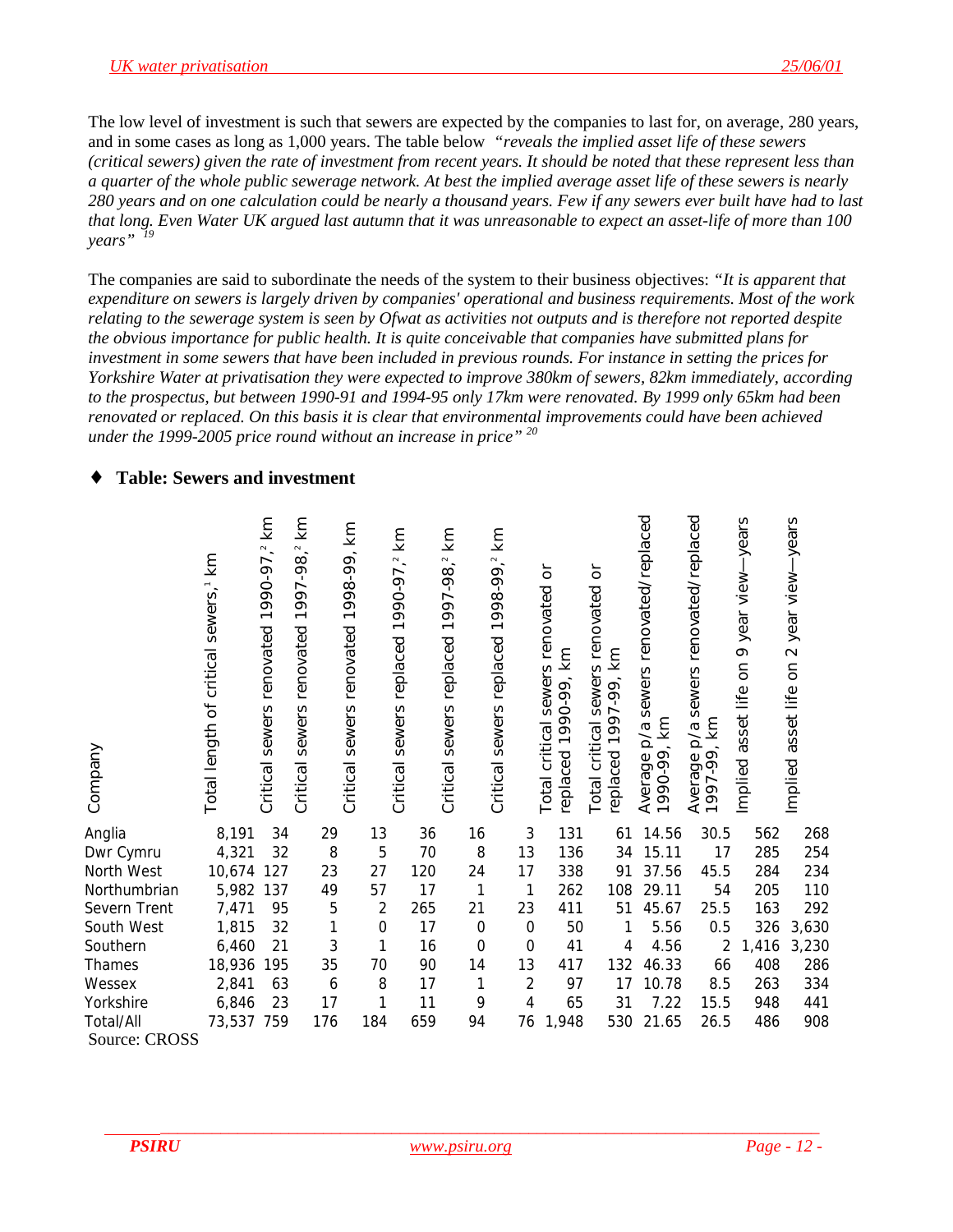# <span id="page-12-0"></span>**2.3. Profits**

UK water company profits have been extremely high, both by UK and by international standards. The tables below show how pre-tax profits doubled in the first year of privatisation, and rose by 142% in real terms in 8 years.

# ♦ **Pre-tax profits of water and sewerage companies in England and Wales:**

£ millions, cash

|              | 1989/90 | 1990/91 | 1991/92 | 1992/93 | 1993/94 | 1994/95 | 1995/96 | 1996/97 | 1997/98 | 1989/90-1997/8 |
|--------------|---------|---------|---------|---------|---------|---------|---------|---------|---------|----------------|
| Anglian      | 78      | 153     | 171     | 185     | 132     | 216     | 239     | 208     | 274     | 250%           |
| DwrCymru     | 34      | 128     | 138     | 155     | 144     | 120     | 113     | 208     | 209     | 510%           |
| NorthWest    | 39      | 215     | 230     | 247     | 269     | 273     | 348     | 383     | 394     | 921%           |
| Northumbrian | 10      | 47      | 61      | 69      | 63      | 90      | 92      | 125     | 135     | 1250%          |
| SevernTrent  | 130     | 249     | 265     | 270     | 281     | 268     | 373     | 361     | 351     | 170%           |
| Southern     | 60      | 97      | 115     | 119     | 128     | 143     | 166     | na      | na      | 176%           |
| SouthWest    | 45      | 88      | 90      | 93      | 93      | 63      | 109     | 114     | 106     | 133%           |
| Thames       | 161     | 213     | 236     | 251     | 242     | 304     | 229     | 372     | 419     | 160%           |
| Wessex       | 23      | 66      | 77      | 86      | 103     | 117     | 134     | 145     | 139     | 510%           |
| Yorkshire    | 101     | 114     | 124     | 139     | 144     | 142     | 162     | 216     | 206     | 103%           |
|              |         |         |         |         |         |         |         |         |         |                |
| Total        | 682     | 1,370   | .508    | 1.615   | 1.599   | 1.736   | 1.964   | 2,132   | 2,232   | 227%           |

#### **£ millions, real terms (1997/98 prices)**

|              | 1989/90 | 1990/91 | 1991/92 | 1992/93 | 1993/94 | 1994/95 | 1995/96 | 1996/97 | 1997/98 | 1989/90-1997/8 |
|--------------|---------|---------|---------|---------|---------|---------|---------|---------|---------|----------------|
| Anglian      | 106     | 188     | 202     | 212     | 148     | 236     | 252     | 215     | 274     | 158%           |
| DwrCymru     | 46      | 158     | 163     | 177     | 162     | 132     | 119     | 215     | 209     | 351%           |
| NorthWest    | 52      | 265     | 271     | 282     | 302     | 298     | 368     | 396     | 394     | 658%           |
| Northumbrian | 14      | 58      | 72      | 79      | 70      | -99     | 97      | 129     | 135     | 898%           |
| SevernTrent  | 176     | 307     | 313     | 308     | 316     | 292     | 395     | 373     | 351     | 100%           |
| Southern     | 81      | 120     | 136     | 136     | 143     | 157     | 175     | na      | na      | 115%           |
| SouthWest    | 61      | 109     | 106     | 106     | 104     | 69      | 115     | 118     | 106     | 72%            |
| Thames       | 218     | 263     | 278     | 287     | 271     | 332     | 242     | 384     | 419     | 92%            |
| Wessex       | 31      | 81      | 91      | 98      | 116     | 128     | 142     | 150     | 139     | 351%           |
| Yorkshire    | 137     | 141     | 146     | 158     | 161     | 155     | 172     | 223     | 206     | 50%            |
| Total        | 922     | 1.690   | 1.776   | .844    | .794    | 1,898   | 2.077   | 2.203   | 2,232   | 142%           |

Source (both tables): *Company Annual Reports, presented in House of Commons Research paper 98/117 December 1998*

#### **2.3. B. Excessive profit margins by international standards**

Chart 3 shows comparisons between the UK water companies and some other water companies' profit margins.<sup>21</sup> In all cases, the data refers to profits from water and sewerage activities. The results are remarkable: profit margins in the UK are typically three or even four times as great as the margins of water companies, private and public, in France, Spain, Sweden, or Hungary. The profit margins of the greatest water multinationals – Suez-Lyonnaise and Vivendi - worldwide, also show a much lower return than that enjoyed by the UK companies.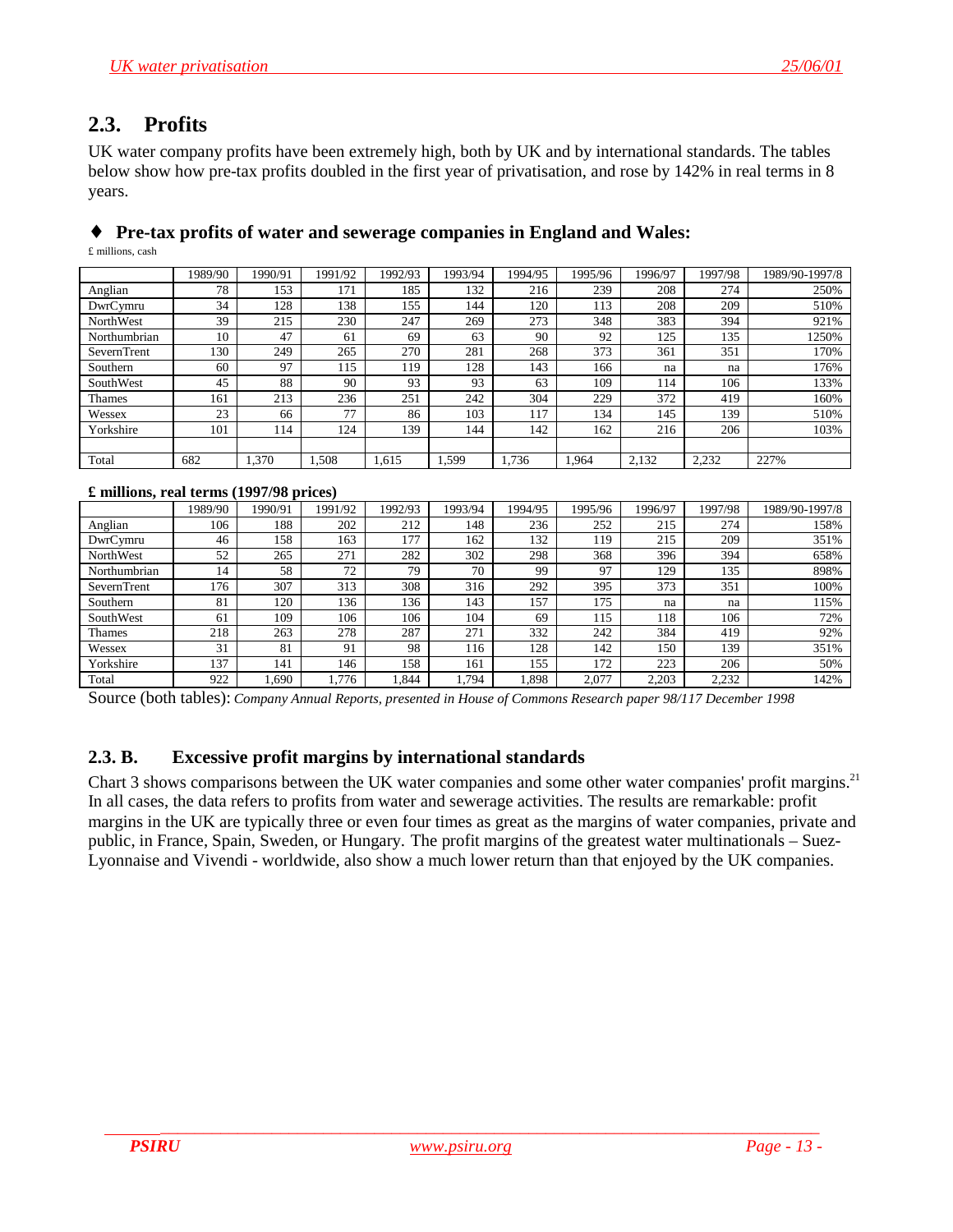#### <span id="page-13-0"></span>**Table: Comparative profit margins**

#### **CHART 3: COMPARATIVE PROFIT MARGINS, WATER AND SEWERAGE COMPANIES, 1998**



*Source: PSIRU database and company annual reports and accounts*

#### **2.4. Excess management remuneration**

Another source of anger against the water companies has been the large fees , salaries and bonuses paid to directors of the companies. In a 7-year period the real value of the highest paid director's pay increased by between 50% and 200% in most of the water companies.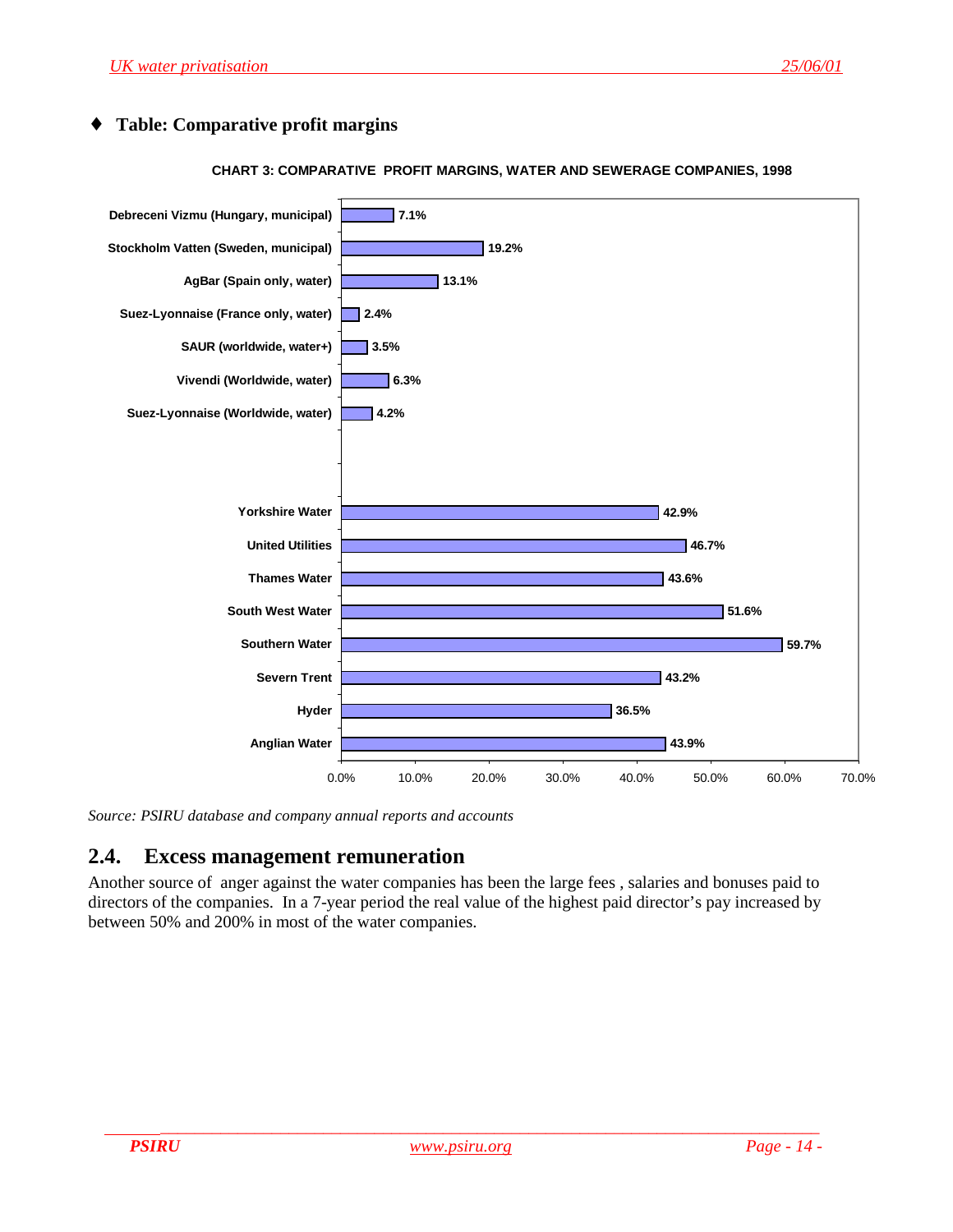|                  | 1990/91 | 1991/92 | 1992/93 | 1993/94 | 1994/95gd | 1995/96 | 1996/97 | 1997/98 | $1990/1 -$ |
|------------------|---------|---------|---------|---------|-----------|---------|---------|---------|------------|
|                  |         |         |         |         |           |         |         |         | 1997/8     |
| Anglian          | na      | 107     | 163     | 87      | 219       | 199     | 216     | 378     | 253%       |
| DwrCymru         | 143     | 141     | 156     | 156     | 137       | 195     | 325     | 345     | 141%       |
| <b>NorthWest</b> | 144     | 189     | 284     | 361     | 361       | 380     | 326     | 444     | 208%       |
| Northumbrian     | 82      | 110     | 129     | 150     | 189       | 164     | 158     | 152     | 85%        |
| SevernTrent      | 159     | 148     | 195     | 302     | 315       | 231     | 240     | 293     | 84%        |
| SouthWest        | 89      | 124     | 136     | 150     | 217       | 162     | 172     | 109     | 22%        |
| Southern         | 142     | 169     | 170     | 215     | 233       | 203     | Na      | na      | 82%        |
| <b>Thames</b>    | 209     | 199     | 306     | 317     | 408       | 106     | 247     | 277     | 33%        |
| Wessex           | 128     | 160     | 208     | 224     | 231       | 184     | 202     | 206     | 61%        |
| Yorkshire        | 119     | 143     | 156     | 181     | 190       | 170     | 176     | 298     | 150%       |

### <span id="page-14-0"></span>♦ **Table: Remuneration of the Highest Paid Director: £ thousands, cash**

| • Table: Remuneration of the Highest Paid Director: £ thousands, real (adjusted to 1997/98) |
|---------------------------------------------------------------------------------------------|
| prices)                                                                                     |

|                  | 1990/91 | 1991/92 | 1992/93 | 1993/94 | 1994/95 | 1995/96 | 1996/97 | 1997/98 | $1990/1 -$ |
|------------------|---------|---------|---------|---------|---------|---------|---------|---------|------------|
|                  |         |         |         |         |         |         |         |         | 1997/8     |
|                  |         |         |         |         |         |         |         |         |            |
| Anglian          | na      | 126     | 186     | 210     | 239     | 211     | 223     | 378     | 200%       |
| DwrCymru         | 176     | 166     | 178     | 175     | 150     | 206     | 336     | 345     | 96%        |
| <b>NorthWest</b> | 178     | 223     | 324     | 405     | 395     | 402     | 337     | 444     | 150%       |
| Northumbrian     | 101     | 130     | 147     | 168     | 207     | 173     | 163     | 152     | 50%        |
| SevernTrent      | 196     | 174     | 223     | 339     | 344     | 244     | 248     | 293     | 49%        |
| SouthWest        | 110     | 146     | 155     | 168     | 237     | 171     | 178     | 109     | $-1\%$     |
| Southern         | 175     | 199     | 194     | 241     | 255a    | 215     | na      | na      | 23%        |
| <b>Thames</b>    | 258     | 234     | 349     | 356     | 446     | 112     | 255     | 277     | 7%         |
| Wessex           | 158     | 188     | 237     | 251     | 252     | 195     | 209     | 206     | 30%        |
| Yorkshire        | 147     | 168     | 178     | 203     | 208     | 180     | 182     | 298     | 103%       |

*Source: Company Annual Reports, presented in House of Commons Research paper 98/117 December 1998*

# **2.5. International efficiency comparisons**

OFWAT only compares English and Welsh companies with each other, it does not make international comparisons. However, a 1995 study carried out by the consultancy ITT compared the costs of water provision between Swedish and UK cities of comparable size. As shown by table 2, the study revealed that Swedish POEs enjoyed considerably lower costs than their private British counterparts. Furthermore, the average return on the capital invested by Swedish companies was positive allowing for full cost recovery, but accounted for nearly a third of that noticed in England  $^{22}$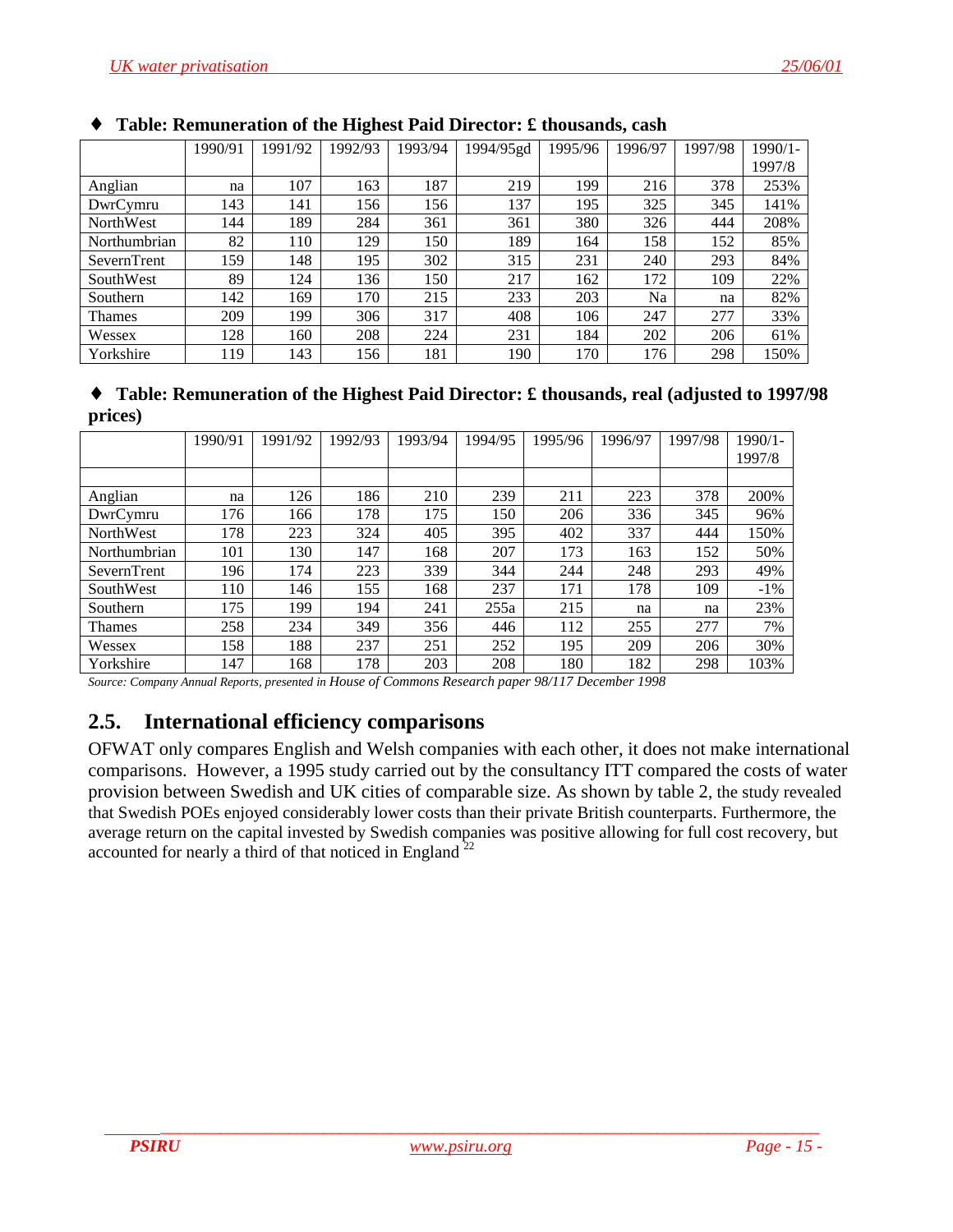#### <span id="page-15-0"></span>♦ **Table: Water costs comparison between Swedish and English cities, 1995**

(Source: ITT, presented in Hall 1998)  $M =$  municipally owned; P = privately owned; Cost per cubic metre of water delivered, purchasing power parities, US\$.

| Water company   | ັ້<br>Ownership | Cost to  | Cost of   | Capital     | Return on |  |
|-----------------|-----------------|----------|-----------|-------------|-----------|--|
|                 |                 | customer | operation | maintenance | capital   |  |
| Stockholm       | M               | 0.28     | 0.17      | 0.03        | 0.09      |  |
| Manchester      | P               | 0.91     | 0.40      | 0.20        | 0.31      |  |
| <b>Bristol</b>  | P               | 0.83     | 0.48      | 0.19        | 0.15      |  |
| Gothenburg      | M               | 0.38     | 0.11      | 0.05        | 0.21      |  |
| Kirklees        | P               | 0.99     | 0.52      | 0.31        | 0.15      |  |
| Hartlepool      | P               | 0.73     | 0.35      | 0.08        | 0.29      |  |
| Helsingborg     | M               | 0.42     | 0.42      | 0.05        | $-0.05$   |  |
| Waverley        | P               | 0.82     | 0.48      | 0.22        | 0.12      |  |
| Wrexam          | P               | 1.25     | 0.57      | 0.35        | 0.32      |  |
|                 |                 |          |           |             |           |  |
| Swedish average |                 | 0.36     | 0.23      | 0.04        | 0.08      |  |
| British average |                 | 0.93     | 0.48      | 0.20        | 0.23      |  |

A comparison closer to home, shows that the privatised companies of England and Wales charge roughly twice as much as the public sector water authorities of Scotland.

#### ♦ **Table: Public sector Scotland and privatised England and Wales**

| Average annual water and sewerage bills, £ real |         |         |         |         |
|-------------------------------------------------|---------|---------|---------|---------|
|                                                 | 1994/95 | 1995/96 | 1996/97 | 1997/98 |
| East                                            |         |         | 125     | 118     |
| North                                           |         |         | 129     | 134     |
| West                                            |         |         | 110     | 112     |
| Scotland                                        | . 10    | 113     |         |         |
| EnglandandWales                                 | 223     | 228     | 233     | 234     |

*Sources: CIPFA The UK Water Industry Charges for Water Services various years*

## **2.6. The costs of diversification: write-offs in UK and overseas**

The UK water companies have consistently sought to diversify their activities, by expanding internationally and into other sectors. These have for the most part been unsuccessful, unprofitable, and so supported, subsidised and financed by the excess surpluses on the UK monopoly water and sewerage business. In the process, the companies have raised loans to finance their investments, thus transforming the debt-free bounty that they inherited at privatisation into indebted groups with ever lower credit ratings.

One example is Yorkshire water (now part of Kelda Group): *"The problem for these mature, capital-intensive industries is that their new owners require a rate of return commensurate with the (high) amount of capital employed, and income growth. YW's parent company distributed £350m of the £954m dividends received from the core water business between 1990 and 1999 to its shareholders. A further £275m was spent on acquiring new companies in the search for growth from non-regulated businesses. Initially unsuccessful, they have now begun to make a small profit. As a result of remitting so much to the parent company, YW had a negative cashflow that could only be offset by short- and long-term debt, thereby mortgaging the future. Some of the dividends were recycled back to the regulated business in the form of interest-bearing debt to make up the shortfall between the amount needed for capital expenditure and cash available after paying dividends to the parent company. So, despite the debt write-off at privatisation, the water companies have increasingly come to resemble their debt-ridden publicly owned counterparts – and YW, with a gearing ratio of 34%, is one of the least indebted of the companies"* <sup>23</sup>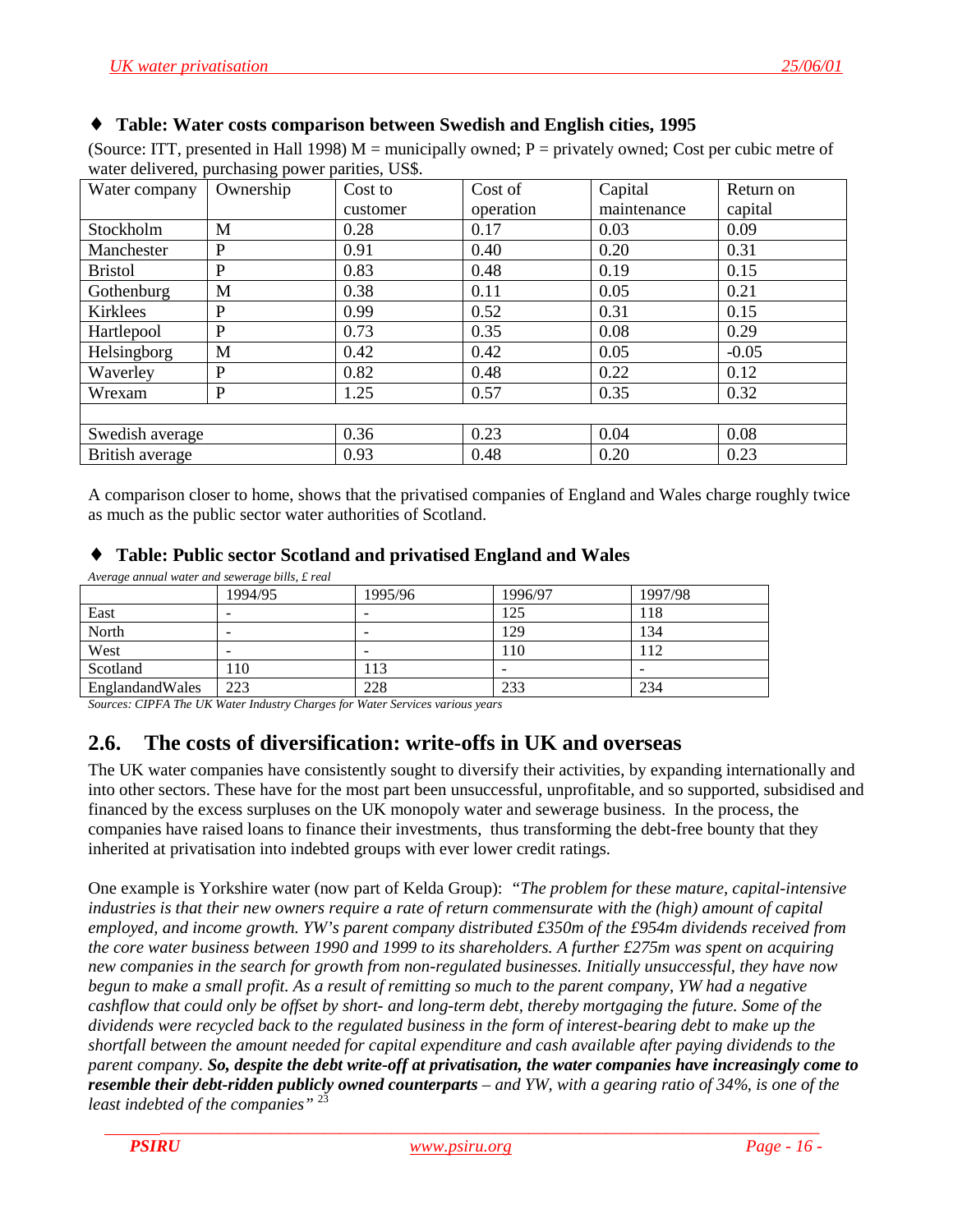<span id="page-16-0"></span>The cost of these failures has been extremely high. The table shows some major write-offs by the water companies of ventures which have failed to be profitable. The largest and most frequent write-offs have come in failed international ventures.

| Company                 | Year    | Amount      | Activities                                                                 |
|-------------------------|---------|-------------|----------------------------------------------------------------------------|
|                         |         | written off |                                                                            |
| Anglian Water           | 1999    | £5.4 $m$    | Water (International) Operating losses before interest                     |
|                         | 1998    | £4.7m       | Water (International) Operating losses before interest                     |
|                         | 1999    | £17.5m      | Group Restructuring "This is part of an expected total of £50.0m which     |
|                         |         |             | includes the cost of up to 400 redundancies in the regulated business      |
|                         |         |             | during the next 2 years                                                    |
|                         | 1999    | £0.8m       | Group Disposal of tangible fixed assets                                    |
| Hyder /Welsh Water      | 1999    | £9m         | Regulated utilities Restructuring                                          |
|                         | 1999    | £20m        | Water (UK) Bad debt following ban on disconnections                        |
|                         | 1999    | £43.5m      | IT New billing system inadequate                                           |
| Severn Trent            | 1996    | £4.5m       | Water (UK) Failed take-over bid for South West water                       |
|                         | 1999    | £9.1m       | Group Interest costs, including to finance the Windfall tax                |
|                         | 1999    | £1.1m       | Waste Charge for depreciation (due to new methodology)                     |
|                         | 1999    | £1.1m       | Severn Trent Services Loss from software solutions                         |
| South West Water        | 1999    | £0.3m       | Viridor Instrumentation Integration costs on the Orbisphere acquisition    |
|                         | 1999    | £1.9m       | Waste Accounting changes and end of NFFO 1 and 2 contracts                 |
| Thames Water            | 1994    | £35m        | Selling off and closing unsuccessful businesses in water (£25m in          |
|                         |         |             | Egypt) and other companies (UK, US, Germany and Asia)                      |
|                         | 1996    | £95m        | Selling off and closing unsuccessful overseas contracts and businesses;    |
|                         |         |             | MD resigned                                                                |
|                         | 1998    | £8.3m       | Property Disposal of fixed assets                                          |
|                         | 1999    | £3m         | Group higher interest charges largely reflecting last year's balance sheet |
|                         |         |             | restructuring and the payment of the final windfall tax instalment         |
| <b>United Utilities</b> | 1996    | £123.8m     | Manufacturing/Construction: restructuring                                  |
|                         | 1996/97 | £83m        | Water - Problems with Bangkok contract                                     |
|                         | 1999    | £5m         | Electricity Distribution - under-recoveries                                |
|                         | 1999    | £3.2m       | Gas Supply Operating losses, including marketing efforts                   |
|                         | 1999    | £3.2m       | Telecommunications Investment in business development                      |
|                         | 1999    | £5.2m       | Telecommunications Closure of digital powerline technology business        |
| Yorkshire Water         | 1999    | £30.2m      | Group Returns on investment and servicing of finance                       |

### ♦ **Table: Write-offs by UK water companies**

# **2.7. Employment falls**

Since the privatisation of the water industry in England and Wales, the jobs of water workers have been eroded. The table shows the change in employment in the 10 water and sewerage companies in the UK since 1989. The data is derived from the companies' annual reports, but focuses exclusively on the numbers employed on water supply and sewerage in the UK, thus excluding the effects of the companies' diversification into other areas. Overall, there has been a fall of 21.5%, or 8,599, since 1990.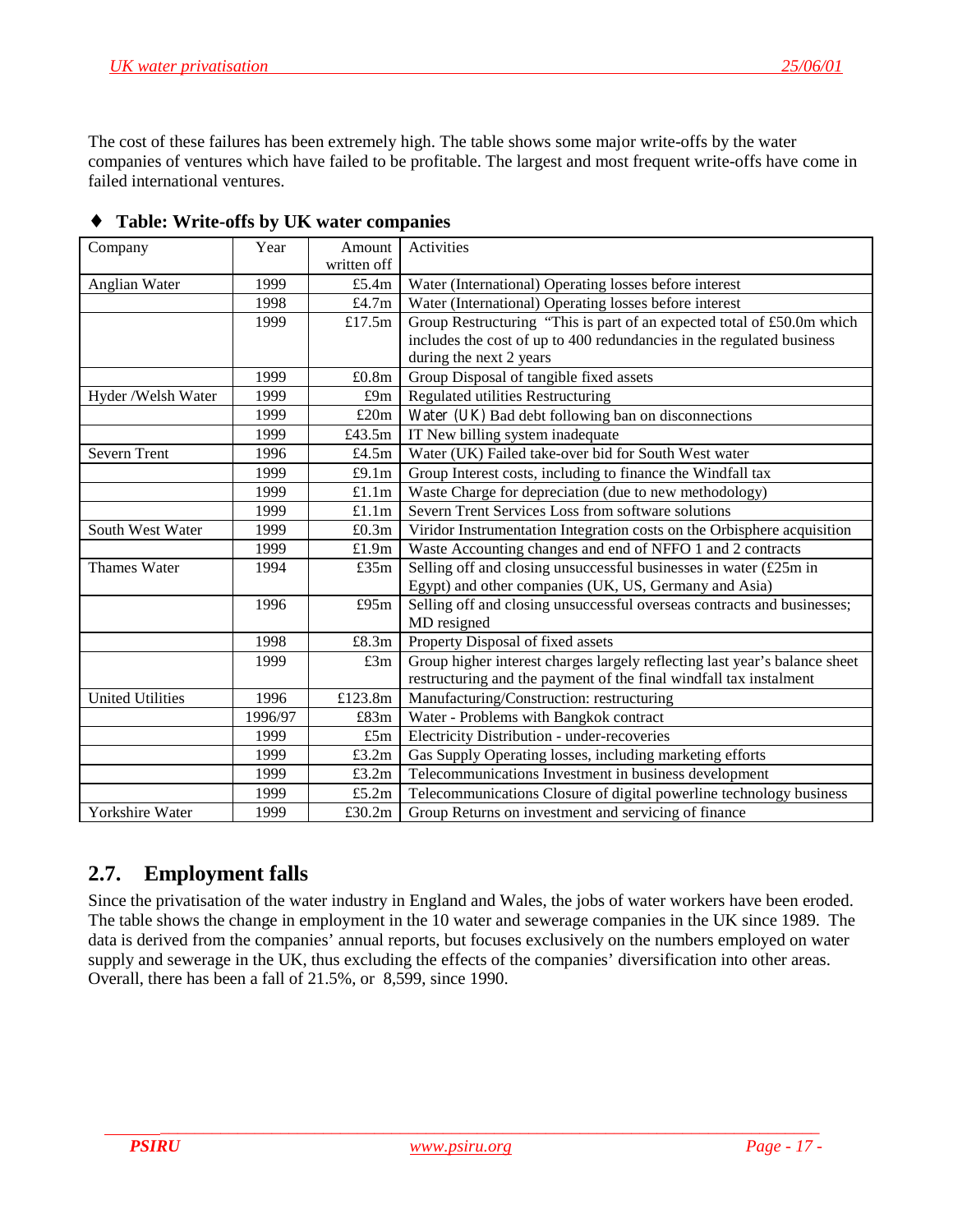#### <span id="page-17-0"></span>♦ **Table : Overall fall in employment, water and sewerage, 1990-1999**

| 1990                                 | 1996   | 1999   | <b>Change</b> in<br>numbers,<br>1990-1999 | <b>Percentage</b><br>change, 1990-<br>1999 |
|--------------------------------------|--------|--------|-------------------------------------------|--------------------------------------------|
| <b>Employees in water supply and</b> |        |        |                                           |                                            |
|                                      |        |        |                                           |                                            |
| 39,962                               | 34,578 | 31,363 | $-8.599$                                  | $-21.5%$                                   |
|                                      |        |        |                                           |                                            |

Source: *Company annual reports, presented in Hall and Lobina (1999)*

These figures are reflected in most of the individual water and sewerage company accounts. There is a clear pattern of job cuts in six of the companies in the UK water and sewerage operations; at least two of the others, Northumbrian and Anglian, would show similar patterns were it not for extra employees acquired as a result of taking over smaller water companies in recent years."



*Source: Company annual reports and accounts, presented in Hall and Lobina (1999)*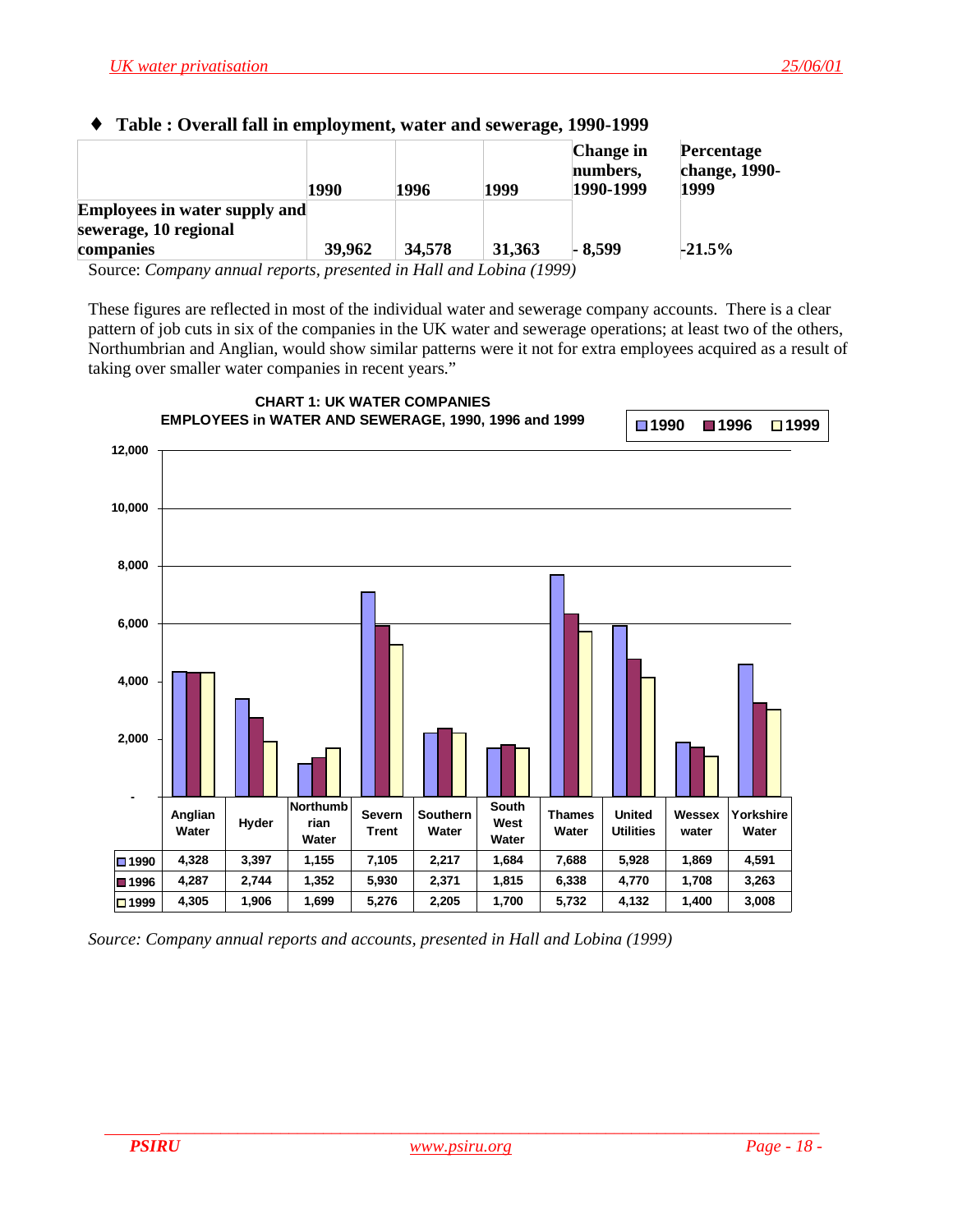# <span id="page-18-0"></span>**3. Social exclusion**

## **3.1. Disconnections and company policies**

Following privatisation there was a sharp rise in the number of households being disconnected. The rate tripled in the first 5 years, with 18,636 households disconnected in 1994.<sup>24</sup> But there was widespread opposition of this practice on social and health grounds.

The companies were criticised for failing to exercise restraint or social responsibility over their disconnections policies. In the House of Commons, it was reported that:

*"The water companies say that they disconnect only the "won't payers"--those who can afford to pay, but refuse to do so. I shall bring to the attention of the House some recent examples of people I know who have been disconnected : in Southampton a lady with seven children, one aged three who suffers from a heart condition ; a family of five, in which the mother suffers from a medical condition which requires a constant supply of water and whose neighbours provided that water via a hose pipe ; and a severely disabled elderly lady, whose neighbours brought her water in a variety of containers. In south Staffordshire, a single parent on unemployment benefit was threatened with disconnection for arrears of £60.73. When the local citizens advice bureau contacted the water company to say that there was a child in the house, the company said, "So what?-- We'll still disconnect." A young mother with three children, aged two, five and eight, handed over £50--all her family credit for a week--when the company turned up to cut her water off. The water company got its money, but the family had nothing left for food for the following week. In mid-Kent, the water company refused to allow a family with two children under five and a baby on the way to repay £5 a week under an instalment plan and demanded the payment of more than £400 in full. I do not call those people "won't payers", but "can't payers"."25*

# **3.2. Disconnections and public health**

A constant and powerful strain of criticism was that cutting off water supplies endangered the health of the household and of the public. In 1992 there was a rise in the number of cases of dysentery reported, in all major conurbations other than London. The water companies were further criticised for failing to notify cutoffs to the local authority, despite their statutory duty to do so and the attendant health risks of not reporting.<sup>26</sup>

The policies were criticised by the medical and nursing professions, who argued that a clean water supply was essential for human life, hygiene and health: *"Both the NGOs concerned with child poverty and the medical profession had opposed the disconnection of consumers who did not pay their bill, arguing that there was no reason why the companies should have access to a remedy for non-payment of debt that was not open to other creditors seeking to recover debts"* 27.

The new Labour government adopted the same position – that disconnection is a health risk: *"The Government believes that access to water is essential to the maintenance of general good health and well being. Some of the greatest improvements in general public health have stemmed from every household having access to a constant supply of potable water. Good hygiene and effective sanitation are key elements to the maintenance of good health and each depends on having constant access to water. Where the water supply is disconnected, the maintenance of good health and hygiene can only be put at risk. In the light of this, and having considered the available evidence, the Government believes that disconnection does not have to be an integral part of the process of collecting arrears of charges for water supplied to domestic premises"* <sup>28</sup>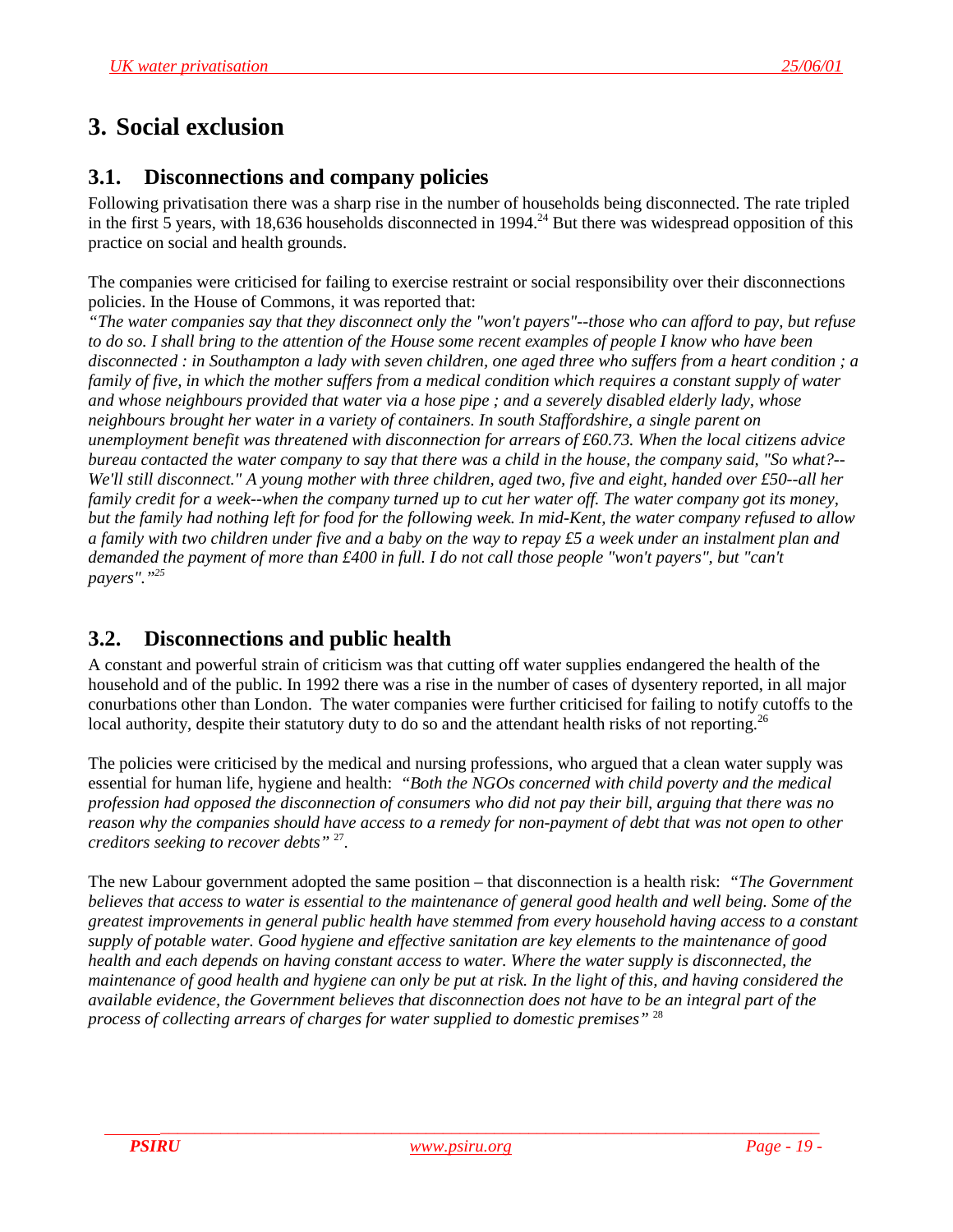## <span id="page-19-0"></span>**3.3. Pre-payment meters**

When their powers to disconnect were curtailed, the companies started using the 'pre-payment meter' for customers unable to pay their bills. This supplied water when charged with a card: otherwise the household would get no water. They thus operated as self-disconnecting meters. By 1996 over 16,000 had been installed, according to OFWAT, which led to "a startling increase in the number of hidden disconnections associated with these meters".

Birmingham city council challenged the legality of the meters, to the installation of such meters. The council estimates that**,** in Birmingham alone, there have been no fewer than 2,489 disconnections associated with prepayment meters. Those were the disconnections that had taken place by April. As it is estimated that only about 1,500 pre-payment meters have been installed in the Birmingham area, there is clearly a pretty staggering disconnection rate.

*"Those figures do not sit easily with Ofwat's press release yesterday, in which it applauded the fact, as it saw it, that there had been a 42 per cent. reduction in domestic disconnections in one year. Ofwat stated that only three out of every 10,000 households are having their water supply disconnected" 29*

"In the Severn Trent area, each installation of a pre-payment meter costs the customer about £26. That could be about 10 to 15 per cent. of someone's water bill for a year. For the privilege of having a pre-payment meter, the customer is charged £26. There is another catch in the operation of the vast majority of such meters. I said at the beginning of my speech that they differed in one significant respect from traditional gas and electricity meters. The difference is that the vast majority of water pre-payment meters are not volumetric. Normally, when the customer charges up his water key or other pre-payment device, that does not involve his buying a certain quantity of water; he is buying a certain amount of time during which he is connected to the water supply. His annual water charge is divided by the amount charged up on his card or key. The catch is this. If the customer does not keep the card or key charged up, that will not alter his liability to pay his annual water bill. That means that, even if the customer is cut off, he will be charged for water that he is not receiving. That is a very strange aid to budgeting--a very strange easy payment scheme. The customer is told that the device will be helpful, but if he cannot keep up the payments, he is charged for water that he is not allowed to receive"  $30$ 

# **3.4. Disconnections and pre-payment meters made illegal**

The 1998 Water Act made it illegal for water companies to disconnect customers' water supply, or to install prepayment meters or 'trickle valves'. This confirmed a UK court ruling that prepayment meters were illegal, after a challenge from municipalities .

# **4. Service delivery**

# **4.1. Market failure: no incentive to improve efficiency or reduce leakage**

Under the UK post-privatisation structure there are little effective incentives for the companies either to improve their efficiency or to reduce leakage. In November 2000, 11 years after privatisation a parliamentary committee concluded that:

*" We believe that companies do not have significant incentives to promote water efficiency and that there would be merit in investigating the feasibility of setting company-specific targets for domestic water use, once a robust methodology for efficiency measurement has been agreed. This would help to focus efficiency efforts and drive the markets for water efficiency and innovation" 31* and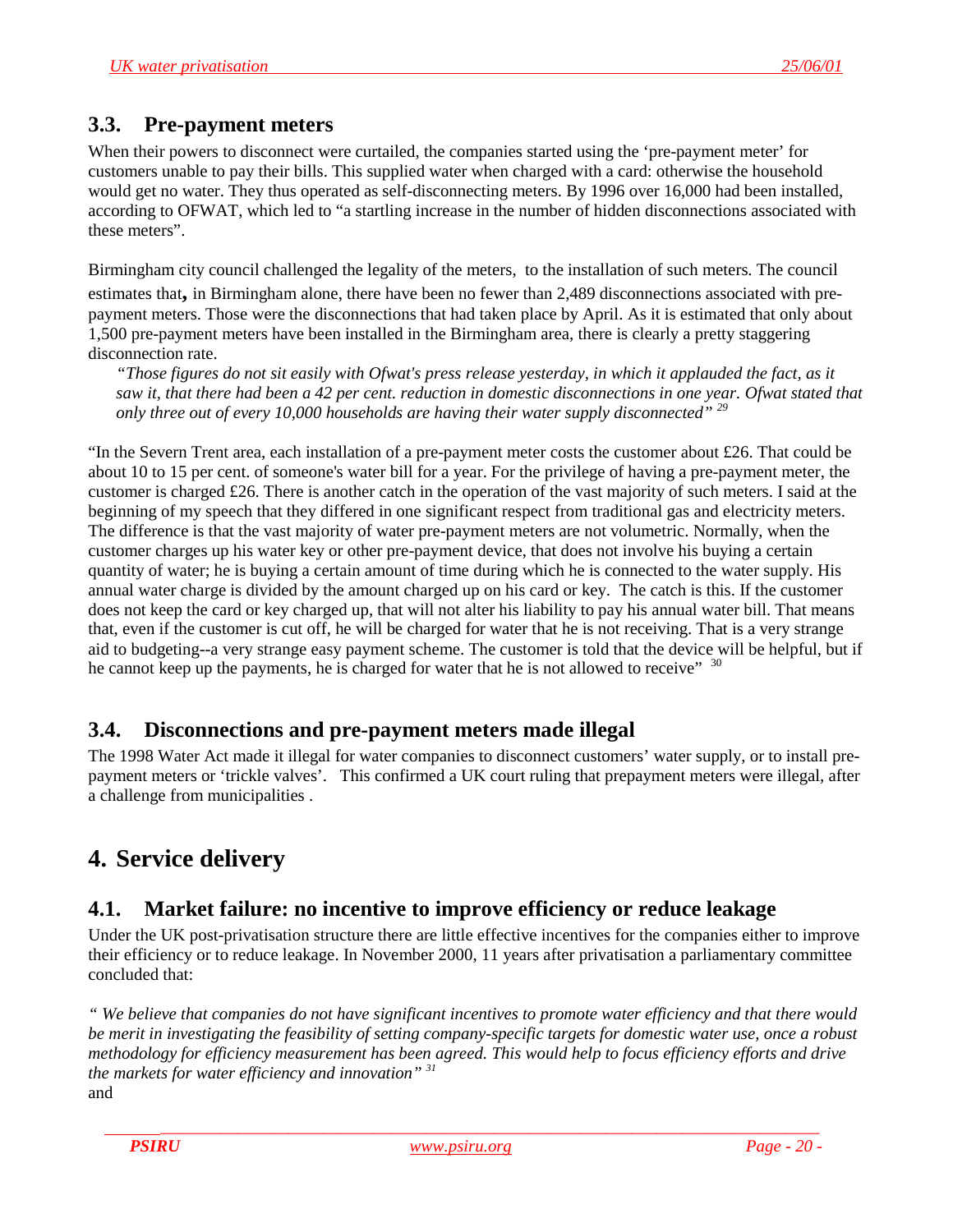<span id="page-20-0"></span>*"As with water efficiency measures overall, companies have little financial incentive over the next five years to reach their own economic levels of leakage. The benefits which companies see from reducing their leakage are often very small, largely savings in power and chemicals only. They do not receive any immediate benefits themselves from deferring the construction of a new reservoir etc and thus in effect there is market failure"*

# **4.2. Droughts**

The drought of 1995 exposed the privatised companies' weaknesses in maintaining a service. The two key features which made the situation worse than it would have been without privatisation were:

- The companies had chosen to under-invest, in order to maintain dividends. As a result, water shortages especially in Yorkshire – were more acute
- The companies were not trusted by the public, and were perceived as greedy. As a result, the public were less willing to make sacrifices to conserve water, when the companies had clearly made no sacrifice at all.

OFWAT suggested in 1996 that Yorkshire Water PLC's serious failures to ensure a reliable and continuous supply, as well as to control leakage and flooding from sewers, had to be related to the company's dividend policy.<sup>32</sup> The shortage of water was so acute that the company had to hire fleets of trucks to collect water from the reservoirs of a neighbouring authority, on a daily basis. This operation was so large that it absorbed nearly all the available food-grade trucks in the north of England. Even at Christmas, long after the drought had ended, some consumers in Halifax were still having to collect water from standpipes.

The company failed to mobilise public support. The loss of confidence in the private companies is indicated by a comparison with the previous drought in Britain, in 1976, when the publicly owned water authorities appealed for restraint in the use of water – and consumption fell by about 25% as the public responded. In 1996 similar appeals in Yorkshire produced almost no reduction at all in consumption.<sup>33</sup>

# **4.3. Leakage, low pressure and interruptions**

After the 1995 drought OFWAT set leakage targets for the companies, for the first time. There has since been arguments over the correct methods for measuring leakage, the desirable objectives – whether leakage should be reduced only down to the 'economic leakage level' (ELL), or lower.

Leakage has fallen in England and Wales, as shown in the table from 31% of the 16,598 Ml/d put into supply in 1994-95 to 22% of the 15,058 Ml/d put into supply in 1999-2000 . The National Audit Office said that the better performing companies are regarded as amongst the best companies in the world and average leakage figures are comparable with international figures, but these are based on uncertain data and methodology. OFWAT has expressed reservations about some companies' estimates of the average consumption by domestic consumers, including Thames Water. 34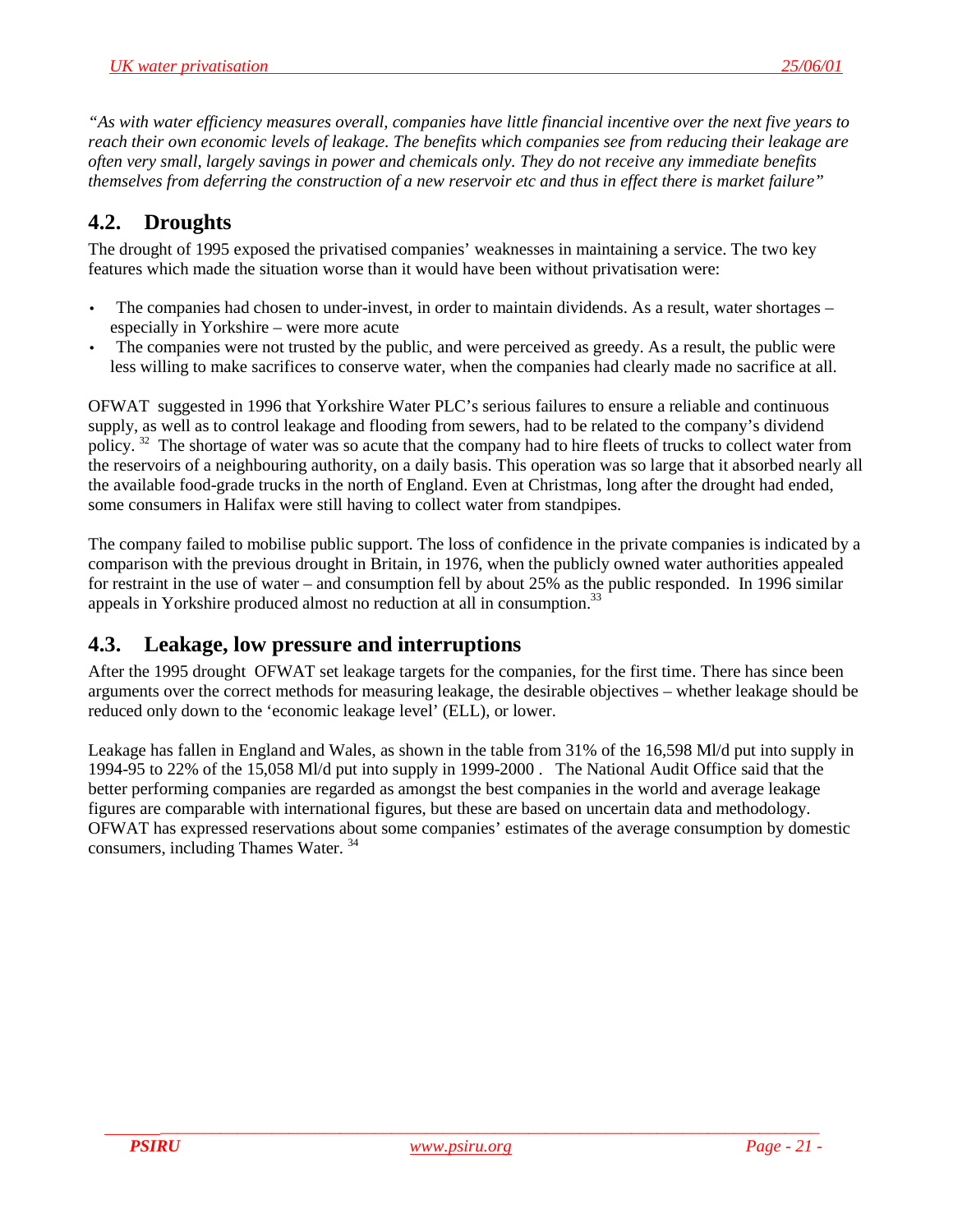| Company             | <b>Total leakage</b><br>(Ml/d) |               | <b>Total leakage</b><br>(l/property/day |               | <b>Total leakage</b><br>(m3/km/d) |               |
|---------------------|--------------------------------|---------------|-----------------------------------------|---------------|-----------------------------------|---------------|
|                     | 1994-95                        | 1999-<br>2000 | 1994-95                                 | 1999-<br>2000 | 1994-95                           | 1999-<br>2000 |
| Anglian             | 236                            | 190           | 136                                     | 103           | $\overline{7}$                    | 5             |
| Dwr Cymru           | 390                            | 288           | 315                                     | 223           | 16                                | 11            |
| North West          | 874                            | 487           | 290                                     | 157           | 22                                | 12            |
| Northumbrian        | 187                            | 168           | 171                                     | 149           | 12                                | 10            |
| <b>Severn Trent</b> | 665                            | 340           | 213                                     | 106           | 16                                | 8             |
| South West          | 145                            | 84            | 215                                     | 118           | 10                                | 6             |
| Southern            | 133                            | 93            | 139                                     | 94            | 10                                | 7             |
| Thames              | 1,078                          | 662           | 324                                     | 193           | 35                                | 21            |
| Wessex              | 140                            | 88            | 283                                     | 171           | 13                                | 8             |
| Yorkshire           | 546                            | 317           | 271                                     | 152           | 19                                | 10            |

#### <span id="page-21-0"></span>♦ **Table: Leakage rates**

## **4.4. Sewer flooding**

The extent of sewer flooding in many homes is another failure of the privatised system. In the first half of the decade *"More properties were found to be at risk of sewer flooding as company information improved. There was little improvement in industry performance and five companies had not reached their target performance in 1995." 35*

The situation remains unresolved: *"In October 2000, local consumer watchdog for North West Water area defined raw sewage flooding into homes a misery. The North West Customer Service Committee (CSC) stressed how several cases of sewer flooding had recently occurred due to "sewers unable to cope with a sudden increase in water volume during heavy storms….CSC also blamed the government for not making elimination of sewer flooding a statutory obligation of the water companies. It said consumers were ready to pay for North West Water's investments in order to tackle the issue. North West Water would be required to invest £3bn from 2000 to 2005, mainly on enhancing the environment and water quality. The investment programme should reduce the number of flooding incidents by a quarter in the same period. In October 2000, around 2,000 properties in the North West region were estimated as being at risk of sewer flooding at least once every 10 years"* 36 (North West water is part of United Utilities)

The companies manage to risk both ground pollution and sewage flooding because of lax standards in *"the allowed rate of ex-filtration from sewers to the ground (and hence potentially to groundwater). Conversely, infiltration from groundwater to the sewers increases flows in sewers and the load on treatment, and, potentially, increases the risk of flooding from sewers. Whether the direction of flow is from a sewer to groundwater depends upon the relative depth of the sewer and the water table. Another area of controversy is the use of reinforced plastic pipes for sewers and the risk of failure in such sewers when they are jetted with high pressure water to clear blockages"*. 37

# **4.5. Water quality**

A review of the Drinking water Inspectorate (DWI) reports in 1998 concluded that there were still weaknesses in companies' performance and in the ability of the DWI to enforce standards by taking action. On five key parameters: nitrite, iron, lead, PAH and other pesticides, less than 80% of zones complied. Some of this may be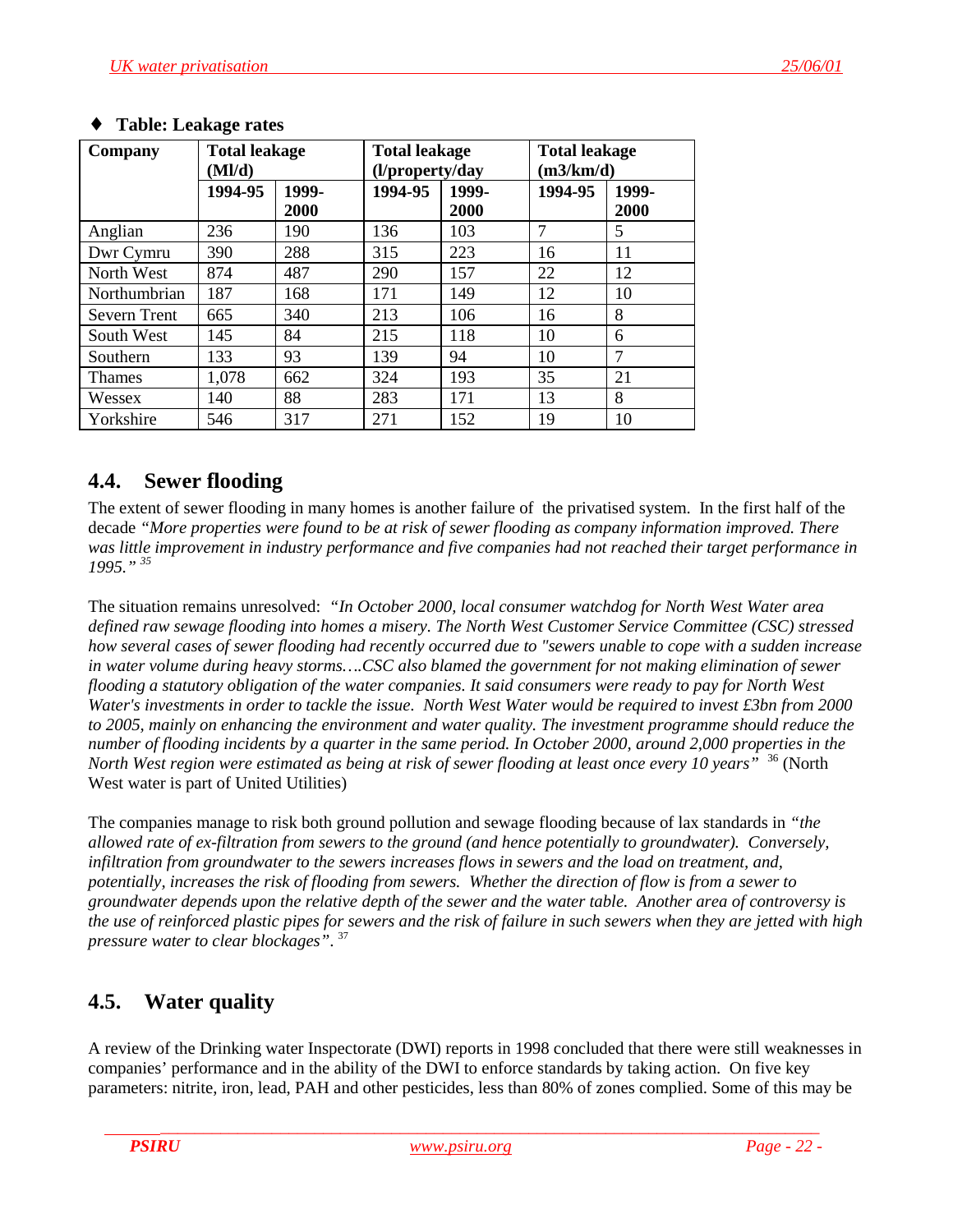<span id="page-22-0"></span>due to failure to maintain the network. The number of 'serious incidents' did not decline in the first 6 years of privatisation. North West, Severn Trent, Welsh and Yorkshire were the worst offenders. 38

There was a serious outbreak of cryptosporidiosis in North London in March 1997, during which people were poisoned. The company had to pay compensation to affected households as a result, but the DWI was unable to prosecute Three Valleys Water over the outbreak.

# **4.6. Environment and pollution**

 "In 1993, we prepared a list of some 20 Sites of Special Scientific Interest, where we were seeking removal of phosphate by water companies at sewage treatment works. The total cost of this programme was estimated to be less than £10 million. Despite meetings with the Director General of Water Services and with the National Rivers Authority, we were unsuccessful in getting these improvements included in the discretionary programme of some £500 million" (EnglishNatureAppendix.htm/AMP2, 6.).

## **The wastewater and water companies are responsible for 1 in 5 of pollution** incidents<sup>39</sup>

| Company      | <b>Pollution incidents</b><br>in 1999 | <b>Prosecutions in 1999</b> | <b>Reduction in</b><br>pollution<br>incidents from<br>1998 $(\% )$ |
|--------------|---------------------------------------|-----------------------------|--------------------------------------------------------------------|
| Dwr Cymru    | 213                                   |                             | 49                                                                 |
| Severn Trent | 494                                   |                             | 35                                                                 |
| Anglian      | 283                                   | 8                           | 27                                                                 |
| Southern     | 155                                   | 6                           | 2                                                                  |
| Thames       | 233                                   | 8                           |                                                                    |
| Northumbrian |                                       | 3                           |                                                                    |
| North West   |                                       | 2                           |                                                                    |
| South West   |                                       | 2                           |                                                                    |

♦ **Table: Pollution incidents involving the wastewater companies**

Source: *Environment Agency*

Vivendi, Suez-Lyonnaise, and Enron subsidiaries are ranked as the second, third and fourth worst polluters in the UK in 1998, in a list published by the Environment Agency (where offenders are classified according to the fines levied by the courts). Wessex Water, Enron's UK water subsidiary, had to face an overall £36,500 fine in the year and was fined only £5,000 with £500 costs for discharging 1m gallons of raw sewage into a Dorset marina on August bank holiday (when the marina was obviously crowded).

Vivendi subsidiary Tydeseley Waste Disposal is second in the list, and Suez- Lyonnaise subsidiary London Waste is third. Both of these companies are waste-to-energy incinerators. The other water company in the top ten is Anglian Water, but most of the other UK water companies are also regularly prosecuted for polluting the country's rivers.

Moreover, all water companies appear to be serial offenders of the environment and "as profits, dividends and bills go up, so do the pollution incidents". Between 1997 and 1998 all ten water companies "have been found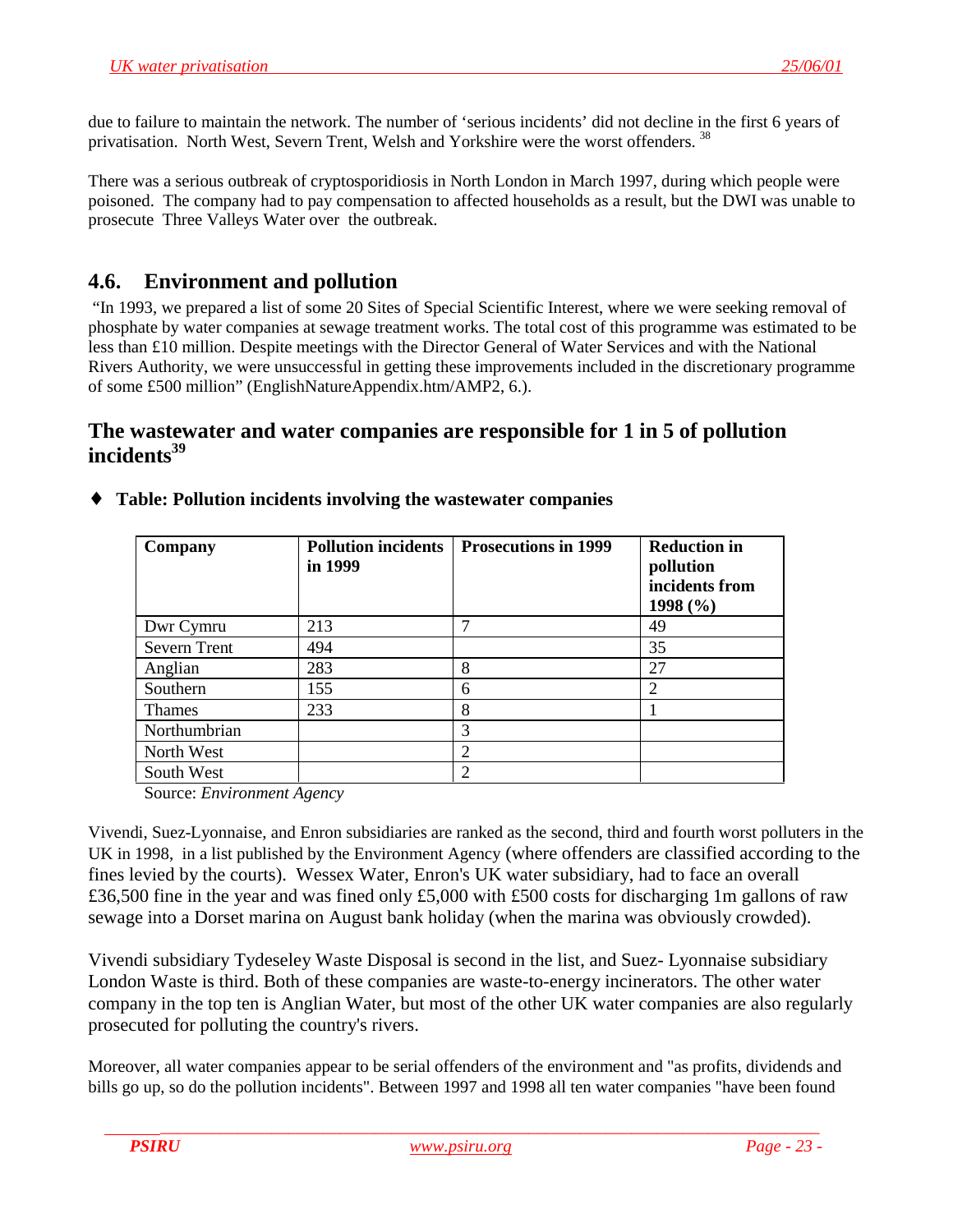<span id="page-23-0"></span>guilty by the courts", while since 1st January 1998 the Environment Agency "has successfully prosecuted eight out of the ten water and sewerage companies in England and Wales for a total of 22 water pollution offences".

Follows a list of successful water company prosecutions between 1989 and 1997:

Anglian (31) Dwr Cymru (41) N.West (30) Northumbrian (13) Severn Trent (44) S.West (10) Southern (20) Thames (31) Wessex  $(10)$ Yorkshire  $(30)^{40}$ 

## **4.6. B. OFWAT lack of responsibility**

The main economic regulator has no duty to, and has paid no attention to, environmental sustainability: *" The Director of Ofwat does not have a specific duty to promote sustainable development. Indeed Ofwat believes that such a duty better rests with Government rather than the economic regulator and that Government can further the cause of sustainable development through the use of economic instruments for pollution control. Ofwat's view is that it contributes to, but is not the main party responsible for, promoting sustainable development… This attitude that sustainability is not a direct matter for Ofwat is evident in much of Ofwat's work."41*

# **5. Restructuring of the industry**

# **5.1. Ownership and takeovers**

The 10 water and sewerage companies were protected from takeover for 5 years by the government's 'golden share'. The smaller water-supply only companies were however the subject of takeovers straight away, and nearly all are now owned by multinationals, mainly the three French groups Vivendi, SAUR, and Suez-Lyonnaise.

 Since then, half the water and sewerage companies have been purchased by multinational companies. Two are now owned by USA companies, I by a French company, 1 by a Scottish company – and now Thames Water, the largest, has been purchased by RWE..

Apart from the takeover by Suez-Lyonnaise of Northumbrian Water, all the other takeovers have been by energy companies who wish to expand into water – Enron, Scottish Power, Southern Company (which is also present in Berlin electricity) and RWE. In addition, one of the water-only companies, Cambridge Water, has been taken over by the Spanish electricity company Union Fenosa.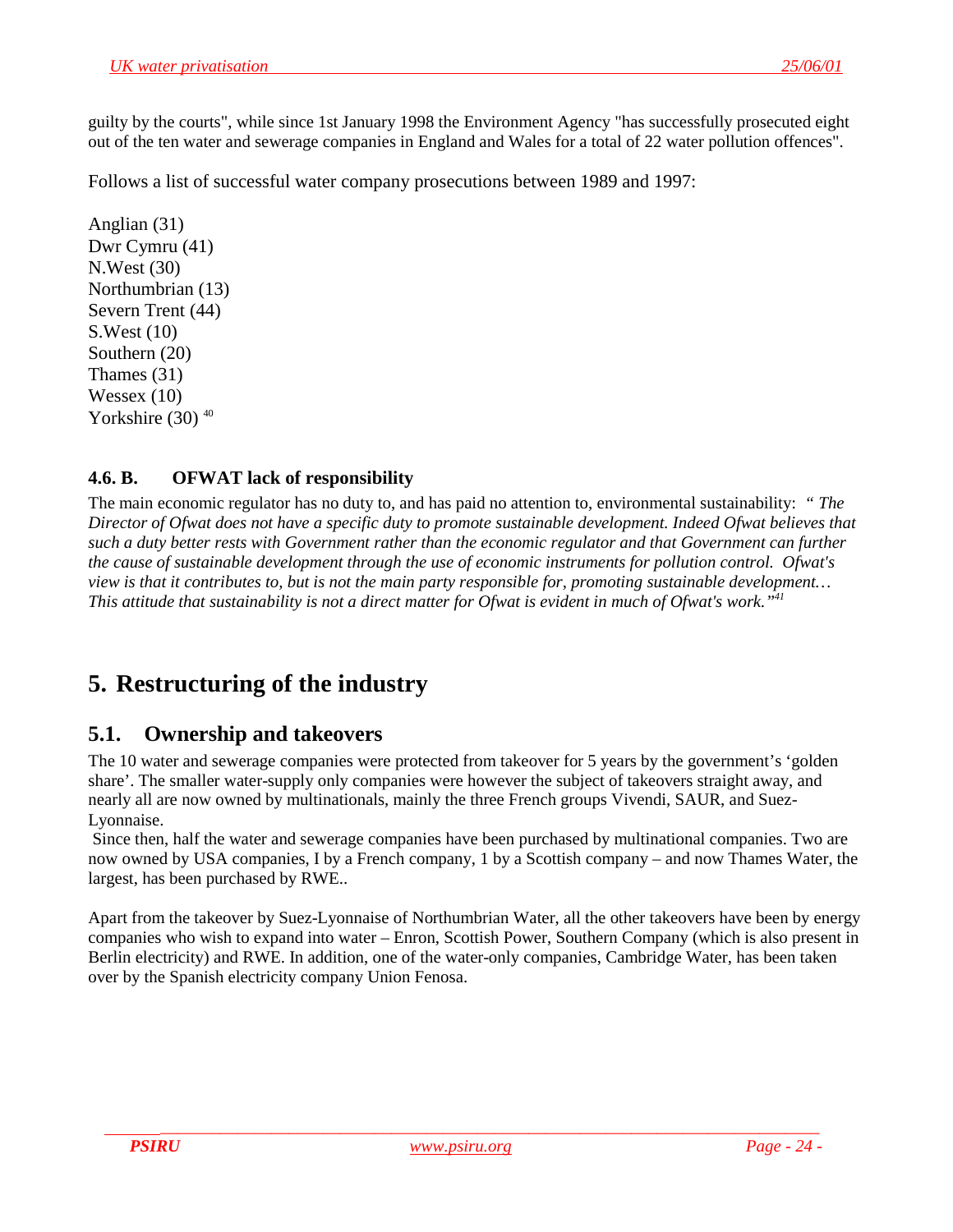| <b>Company</b>            | %   | <b>Parent Group</b>           | <b>Country</b> |
|---------------------------|-----|-------------------------------|----------------|
| Anglian Water             | 100 | Anglian Water                 | UK             |
| Northumbrian Water        | 100 | Suez-Lyonnaise                | France         |
| North West Water          | 100 | <b>United Utilities</b>       | <b>UK</b>      |
| <b>Severn Trent Water</b> | 100 | <b>Severn Trent</b>           | <b>UK</b>      |
| Southern Water            | 100 | <b>Scottish Power</b>         | UK (Scotland)  |
| South West Water          | 100 | Pennon Group                  | <b>UK</b>      |
| <b>Thames Water</b>       | 100 | <b>RWE</b>                    | Germany        |
| <b>Welsh Water</b>        | 100 | WPD (= Southern Company, PPL) | <b>USA</b>     |
| <b>Wessex Water</b>       | 100 | Azurix (= Enron)              | <b>USA</b>     |
| Yorkshire Water           | 100 | Kelda                         | <b>UK</b>      |

#### <span id="page-24-0"></span>**Ownership of Water and sewerage companies**

#### ♦ **Ownership of Water-only companies**

| Company                     | Per-  | <b>Parent Group</b>   | <b>Country</b> |
|-----------------------------|-------|-----------------------|----------------|
|                             | cent  |                       |                |
|                             |       |                       |                |
| Bournemouth water           | 100   | <b>Biwater</b>        | <b>UK</b>      |
| <b>Bristol Water</b>        | 25.8  | Vivendi               | France         |
| Cambridge Water Company     | 100   | <b>Union Fenosa</b>   | Spain          |
| Essex & Suffolk             | 20    | Suez-Lyonnaise        | France         |
| <b>Folkestone and Dover</b> | 73.95 | Vivendi               | France         |
|                             | 25    | <b>Scottish Power</b> | UK (Scotland)  |
| Mid Kent Water              | 25    | Vivendi               | France         |
|                             | 14    | <b>SAUR</b>           | France         |
| <b>Mid Southern Water</b>   | 100   | <b>SAUR</b>           | France         |
| <b>North Surrey</b>         |       | Vivendi               | France         |
| Portsmouth Water            |       | Brockhampton          | UK             |
| South East Water            | 100   | <b>SAUR</b>           | France         |
| South Staffordshire         | 28.1  | Vivendi               | France         |
| <b>Three Valleys</b>        |       | Vivendi               | France         |

## **5.2. Recent proposals to go mutual**

The water companies have been under stress since the new series of tougher measures were introduced under the new Labour government. These included: applying a windfall tax; pressuring OFWAT to impose a much more stringent price-cap in the 1999 review; and introducing legislation to increase the companies' social responsibilities e.g. by outlawing cutoffs. The combined effects of these measures have been to squeeze the profitability of the companies, and provoke them into considering ways of escaping from this new pressure.

From mid-2000 there have been a number of proposals coming from the water companies themselves to split and mutualise the assets of the water system itself. These proposals take various forms, but all involve two key elements:

- the physical infrastructure of the network itself is sold to a not-for-profit body, which then finance capital investment through borrowing
- the operation of the system is contracted out to another expert water company to run, with a longterm lease or concession on the French model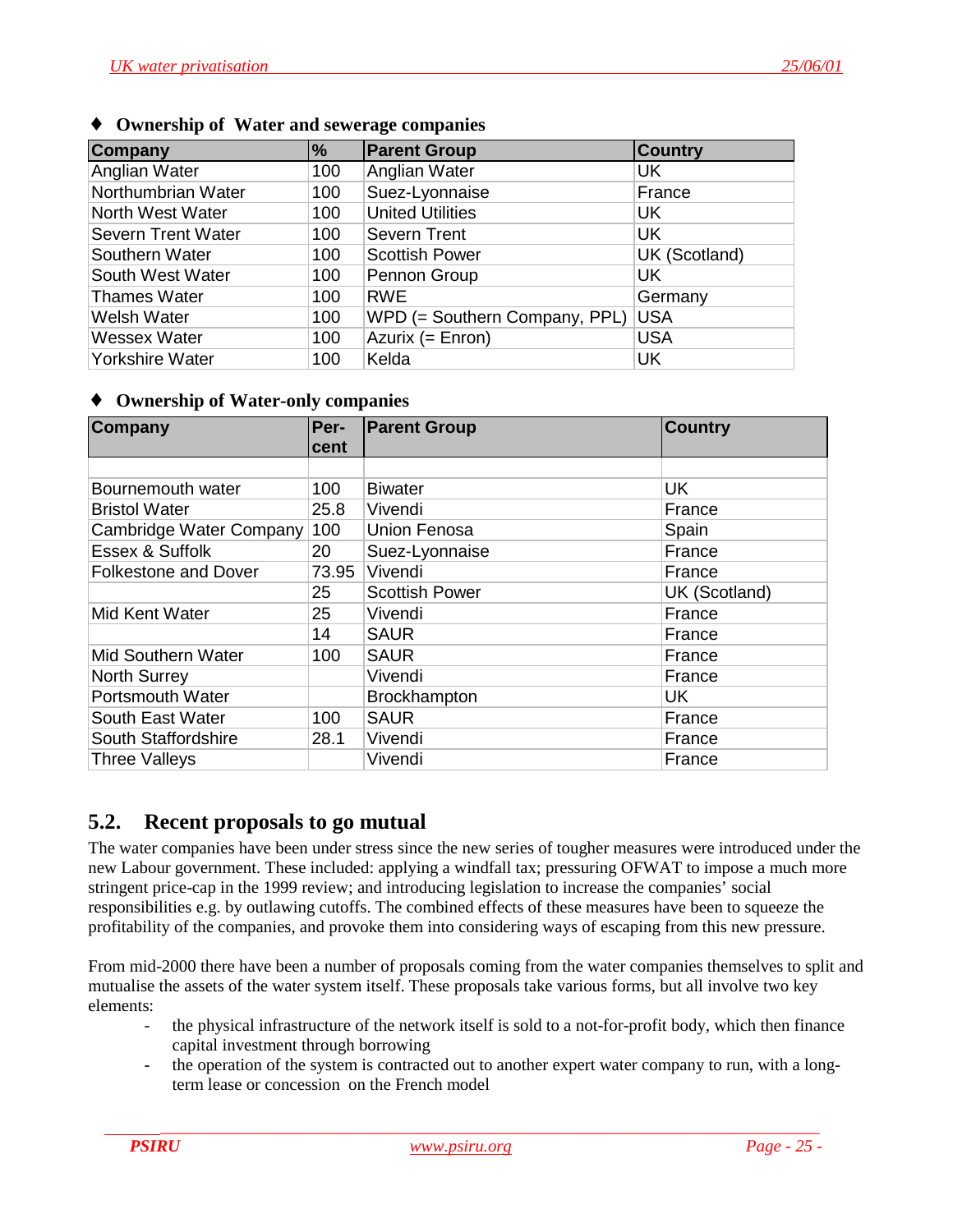<span id="page-25-0"></span>The two companies which pioneered these proposals were Kelda (Yorkshire) and Welsh Water, but a number of other companies are also reported to be interested in this kind of restructuring, including Wessex Water (part of Azurix), Pernnon Group (owners of South West Water) and Anglian Water .

### **5.2. A. Kelda propose 'mutualisation' – rejected**

In July 2000 Kelda, the owners of Yorkshire water, suggested handing back the water system to a consumerowned 'mutual', not for profit, company. New price regulations meant that it would no longer be so easy to make profits from water – and Kelda had accumulated a lot of debts. Kelda proposed that the mutual should take over all the debts, and be subject to the regulator.

The company argued that the mutual would be able to charge lower prices, because equity is more expensive than debt finance. This was described as "a tacit admission that the private ownership of a capital-intensive business with limited demand is unviable". Kelda/Yorkshire Water became a bad joke in the UK in 1995 when they failed to maintain piped water supplies to whole towns for months on end.

The customers will be expected to pay  $\pounds$  2.5 billion for this mutual company; take on all the debt of the whole Kelda group, £1.4 billion; and guarantee to bondholders that they will maintain a high credit rating. The part of Kelda remaining private would hold an operating contract to run the system. Shareholders of Kelda are expected to benefit by about £1.5billion.

As part of the argument, analysts are stating that customers can expect lower prices from mutualisation because it will be less expensive to pay for loans (debt finance0 than the dividends to shareholders (equity finance). The utilities analyst at UBS Warburg estimated that water prices could fall by a further 5 per cent if the industry financed itself more efficiently purely by debt. "The most obvious benefit will be a reduction in financing costs."

The benefits to shareholders would have been substantial. The Lex column of the Financial Times summed up the advantages of the plan: "From the shareholders' point of view, spinning the water and waste assets into a mutual, financed entirely by debt, is all gravy".<sup>42</sup> This was quantified in some detail by a later article: *"By way of contrast, Kelda would realise £2.4bn – more than five times the 1989 purchase price – from the sale of the water business's assets built up by generations of taxpayers and consumers. This would have enabled Kelda to pay back YW's existing debt and that of the other subsidiaries, and return up to £1bn to shareholders. This is more than twice the value of their original investment, and comes on top of the £350m paid out in dividends thus far. And this would still have left enough cash for further acquisitions. Free of the regulated business, Kelda could pursue its declared objective of 'focusing aggressively on shareholder value'"* 43

Local reaction was hostile. Local trade union official John Kidd says: "The time has obviously come when the pigs have had their feed at the trough and there is nothing left.",(Northern Echo 15 June 2000); consumer group representative Pete Bowler, said: "They have taken the company to the point of bankruptcy, increasing debt to 83 per cent of the value of the company in order to pay unsustainable dividends to shareholders. Now the company cannot be milked any more, they want rid of it." He added that making customers buy for the second time something they owned in the first place was offensive.<sup>44</sup>

The local Yorkshire newspaper, the Northern Echo, said in a leader: "Yorkshire Water has amassed colossal debts, the core water supply business is struggling to make profit and the share price is depressed. The directors' answer to the mess they have created is to give the business back to the public. Having milked it dry with excessive dividends and excessive wages and share options for themselves, they are walking away. And even then they have the nerve to want to continue to run the company - no doubt at a profit - saddling the public with the pounds 1.4bn debts they have left behind. The effrontery of these directors beggars belief. As one union leader put it yesterday: "The time has obviously come when the pigs have had their feed at the trough and there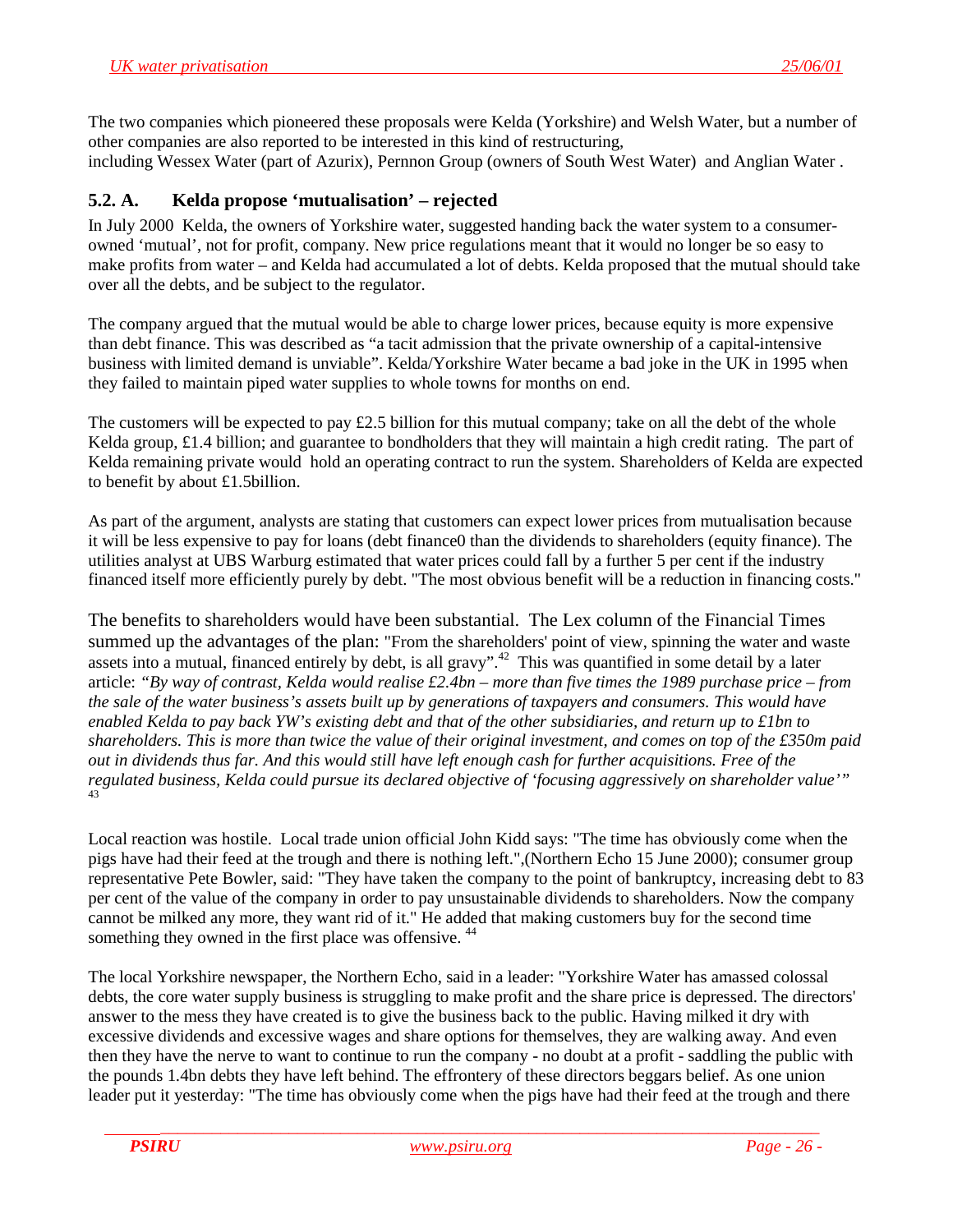<span id="page-26-0"></span>is nothing left." The Government must not allow Yorkshire Water's proposals to go ahead as outlined yesterday. While the concept of public ownership of a vital economic resource is laudable, the prospect of Yorkshire Water profiting from its catalogue of failures is not."45

The proposal was rejected by the regulator. Ofwat explained the decision was due to the fact that Kelda's plans failed to:

"set out clearly how customers would benefit from the change in ownership" (by contrast, shareholders would certainly gain);

"properly inform Yorkshire Water's customers about the proposals and consult with them" (eg inform customers about the financial consequences of the proposal);

"ensure that the Drinking Water Inspectorate and Environment Agency are able to enforce the required quality standards" (there would be a risk "of confusing liability for environmental damage and asset failures");

"demonstrate clear independence between the proposed mutual and Kelda" 46

# **5.3. Welsh Water breakup by new owners**

In 2000 the Hyder Group, including Welsh Water, was taken over by a US-multinational-owned energy group, WPD. WPD effectively wanted to get rid of the water operation, and proposed doing so by splitting the assets into a separate company, and then contracting out the operating concession to another of the water companies, United Utilities.

So far one part of this plan has been ruled out for being uncompetitive – the proposed concession to United Utilities – but the proposed sale of the water assets to a new not-for-profit company, Glas Cymru, was approved by OFWAT.

### **5.3. A. Non-tendered concession contract rejected by court**

In October 2000 a UK court ruled that an £800m (\$1.1bn) contract awarded to United Utilities, owner of North West Water, to run Welsh Water services for up to seven years flouted EU competition rules. The contract was awarded by WPD, a US energy joint venture, following its successful £565m bid this summer for Hyder, Welsh Water's parent. The judge ruled that WPD's failure to put the contract out to open tender had breached European public procurement laws.

## **5.3. B. Welsh Water: OFWAT approves asset sale to non-profit company**

• A proposal to sell the assets of Dwr Cymru (welsh Water) to a not-for-profit has however been approved by the regulator. OFWAT's approval was conditional on a number of points, including effective regulation by the Drinking Water Inspectorate and the Environment Agency; a commitment to reducing customers' bills, and to limiting its activities to water and sewerage services; publish "objective measures of performance" on quality and levels of customers bills; and focus on commercial success.  $47$ 

# **5.4. The final contradiction**

Within the very short timescale of 11 years the privatised water industry of England and Wales is voluntarily restructuring itself into an unrecognisably different form. It is doing so with almost no political input at all, no consideration of the range of options available, and in particular amidst a stunning silence about the option of public ownership which remains the norm worldwide.

The process highlights the contradictions and the failures of the UK water privatisation, which have been eloquently summarised by Jean Shaoul: *"Yet in 1989, the Conservative government did everything it could to create a viable commercial activity. The industry was restructured by means of debt write-offs and given a cash injection, tax breaks and the lion's share of the industry's pension fund, leaving insufficient for those employees*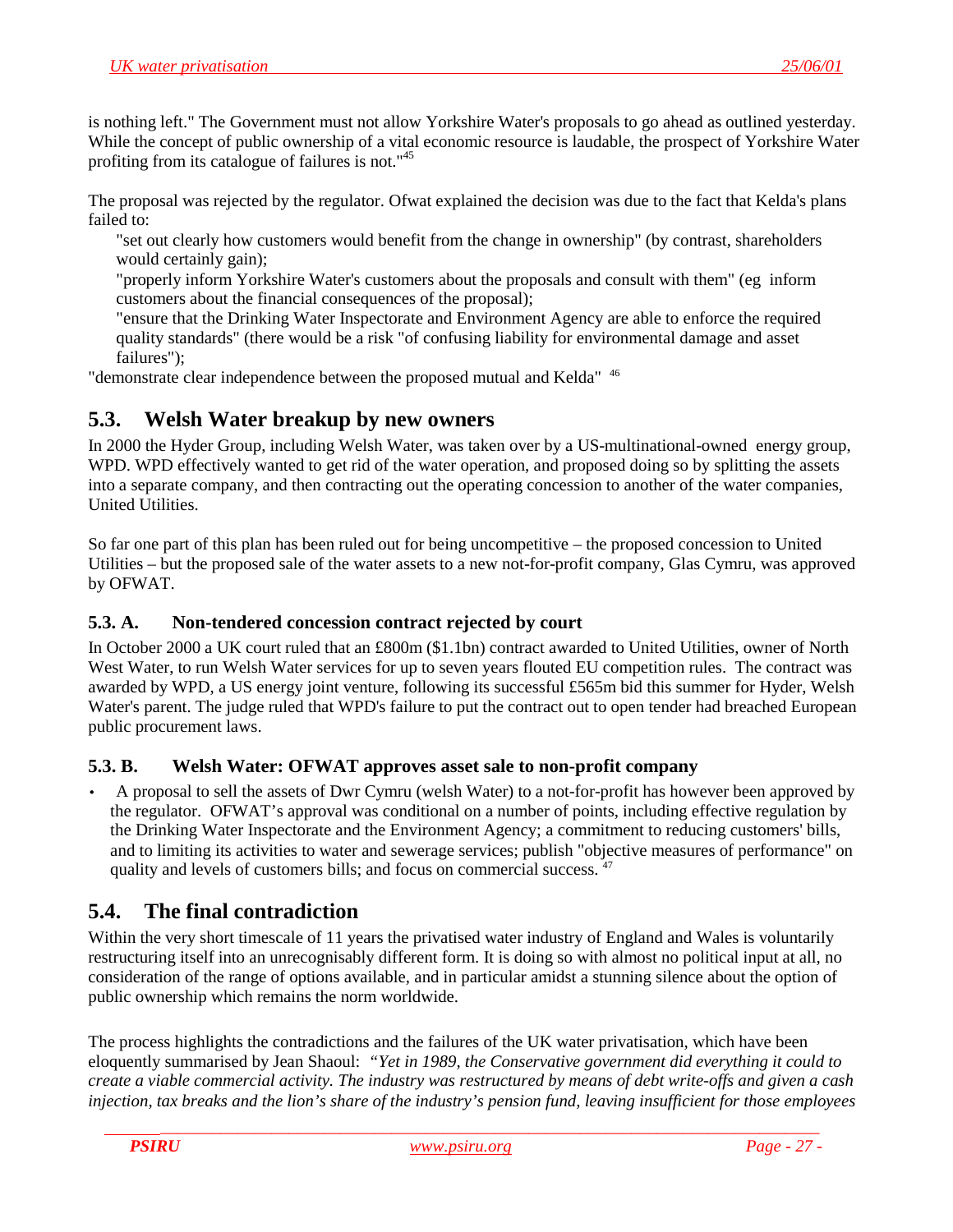<span id="page-27-0"></span>*of the water industry that were transferred to the National Rivers Authority, now the Environment Agency. It was sold at knock-down prices. All this was done to ensure that, in the short term at least, the companies could deliver a satisfactory rate of return. Regulation ensured high prices until the companies' waste and incompetence engendered uproar, making a price reduction inevitable if the ownership regime itself was not to be challenged.*

*But the irony is that the very price reduction designed to ensure the survival of private ownership of the industry has exposed the unviability of the project. The source of the problem is not management, regulation or the lack of competition, but an insufficient pool of value added, relative to the amount of capital invested in the business, to meet all the claims consequent upon privatisation. In this industry, it can only be significantly increased if the regulator allows prices to rise. But this in turn would generate the political outcry that regulation was supposed to prevent.*

*Thus the turn to mutualisation, far from representing a return to a form of public ownership, represents an exit strategy for the infrastructure industries and a mechanism for evading price regulation, at the expense of consumers. We can expect more subtle variants on the mutual theme to surface in the future. That this should happen within 11 years of privatisation is testimony to the failure of the policy"* <sup>48</sup>

# **6. Select references**

Green, Colin "The lessons from the privatisation of the wastewater and water industry in England and Wales" (December 2000) (paper presented to conference in Berlin on water privatisation)

Hall, D. (1998) Restructuring and privatization in the public utilities, in L. De Luca (Ed.) *Labour and social dimensions of privatisation and restructuring (public utilities: water, gas and electricity)*, pp. 109-151 (Geneva, International Labour Office).

Jenkinson, T. & Mayer, C. (1994) The Costs of Privatization in the UK and France, in Bishop, M., Kay, J. & Mayer, C. (eds.) *Privatization & Economic Performance*, pp. 290-298 (New York, Oxford University Press).

House of Commons Select Committee on the Environment Seventh Report 199-200: Water Prices and the Environment HC 597 14 November 2000 (HOCSCE7); [www.parliament.the-stationery](http://www.parliament.the-stationery-office.co.uk/pa/cm199900/cmselect/cmenvaud/597/59702.htm)[office.co.uk/pa/cm199900/cmselect/cmenvaud/597/59702.htm](http://www.parliament.the-stationery-office.co.uk/pa/cm199900/cmselect/cmenvaud/597/59702.htm)

House of Commons Library Research Paper 98/117 (1998) "Water Industry Bill – Bill 1 [1998/1999]: 10 December 1998 (see Projects/UKwaterCUPE/DisconnectionReport9899.pdf).

Shaoul, Jean, (2000) Tapping into mutuals, *Public* Finance, September 8-14 2000, pp. 16-19

Shaoul, Jean, (1998) Water Clean Up and Transparency: The Accountability of the Regulatory Process in the Water Industry, *A Public Interest Report*, Dept of Accounting and Finance, Manchester University, 1998.

l *1 Bernard Barraque "les Politiques de l'Eau en Europe" 1995 p.233*

*<sup>2</sup> Water Act 1989 s. 11-12*

*<sup>3</sup> Jenkinson* et al.*, 1994: 294 <sup>4</sup>*

*Green, p. 7*

*<sup>5</sup> House of Commons Select Committee on the Environment Seventh Report 199-200: Water Prices and the Environment HC 597 14 November 2000 (HOCSCE7); www.parliament.the-stationery-*

*office.co.uk/pa/cm199900/cmselect/cmenvaud/597/59702.htm Introduction, para 20 <sup>6</sup>*

 *<sup>11</sup> Jul 94 The Daily Mail: The Great Water Robbery.*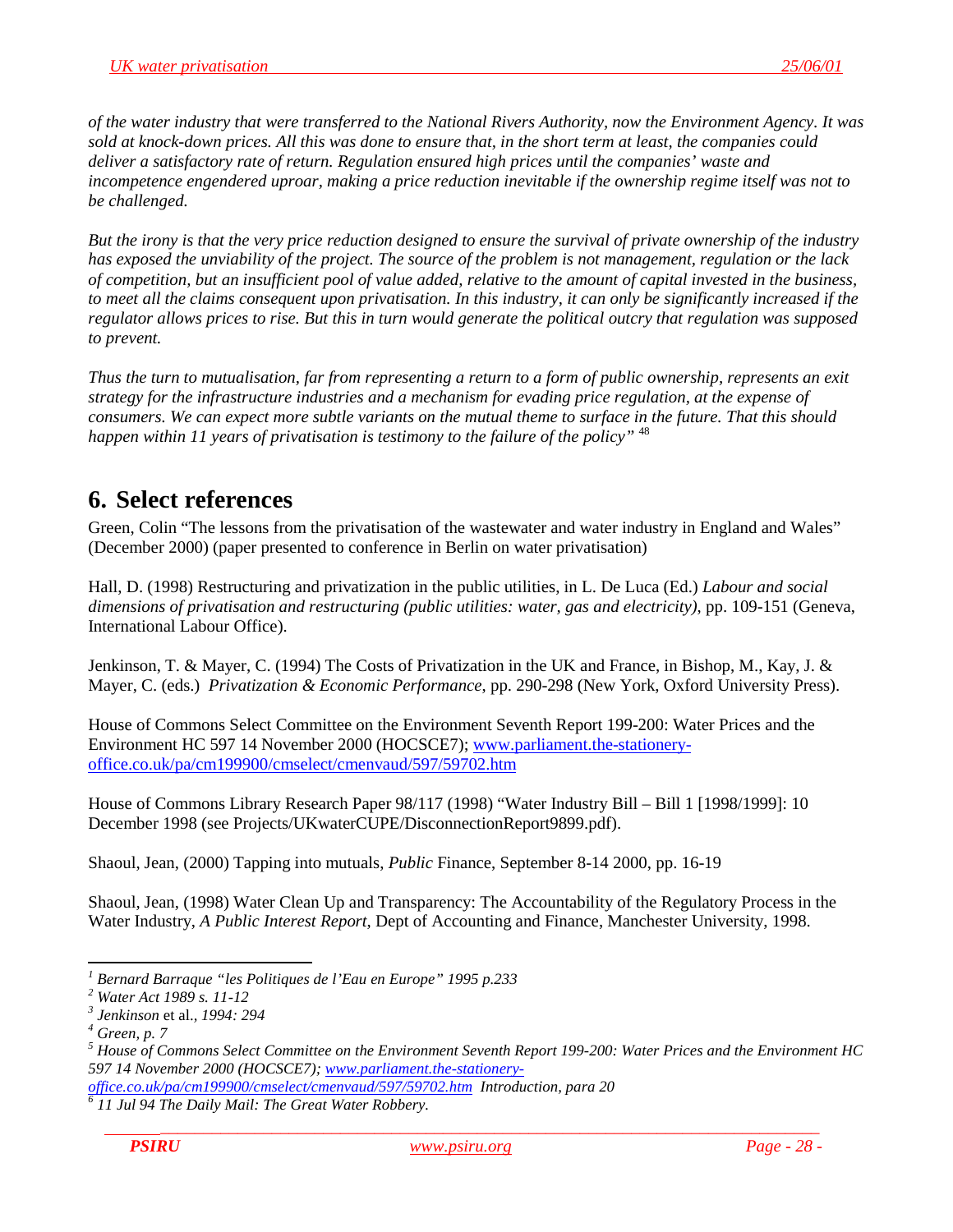*7 OFWAT 1999: Draft determinations - Future water and sewerage charges 2000–05: pp19-26.*

*8 Shaoul, 1998, p. 19*

<sup>9</sup> BBC water week March 1998 - http://news6.thdo.bbc.co.uk/hi/english/static/waterweek/programmes.html The information on Southern water is in The Profits Pump (shown on Tues March 24 1998)*, viewable at http://news.bbc.co.uk/olmedia/video/waterweek/profitspump.ram . 10 Shaoul 1998 p. 20*

*11 OFWAT 1999 Figure 6 on "Total capital maintenance expenditure", showing difference between projections and actual costs incurred, 1994-2000*

*12 HOCSCE7, Para 186*

*13 HOCSCE7, Para 206*

*14 Shaoul, 1998, pp. 33-34.*

*15 Memorandum from OXERA Environmental Ltd : PLANNING AND REGULATION OF MAINTENANCE EXPENDITURE IN THE WATER INDUSTRY (Appendix 4, evidence to Environment Committee 2000)*

<sup>17</sup> "UK's Ofwat says Yorkshire Water dividend policy "should not impair" business", AFX News: 20 Jun 1996

<sup>18"</sup>Water firm is told to wipe out droughts", *Manchester Evening News*: 05 Jul 1995; "A scandal of water cut-offs in North West", Manchester Evening News: 12 May 1995.

<sup>19</sup> CROSS appendix 7 of HOCSCE7. Implied Asset Life and Current Rate of Investment).

*20 Memorandum from the Campaign for the Renewal of Sewerage Systems (CROSS) appendix 7 of HOCSCE7.*

*21 Hall and Lobina 1999*

*22 Hall, 1998: 128*

*23 Jean Shaoul "Tapping into Mutuals" Public Finance 8 Sept 2000, p.18*

*<sup>24</sup>* See tables on "Domestic disconnections for non-payment of bills - England and Wales" from 1989/90 to 1997/98 (DisconnectionReport9899.pdf, p. 54).

"In the UK, the number of consumers who were disconnected for failing to pay increased by 200% from 1991 to 1992" (Martin, 1993: 116-125); Stockholm Paper Formal.

"The average bill across all 10 water and sewerage companies rose by 50 per cent. between April 1989 and April 1993. Inflation rose by 23 per cent. over the same period. So on average water bills have risen by significantly more than double the rate of inflation since privatisation. Unfortunately, in the five years since privatisation disconnections have also risen. On average, the rate of disconnections has tripled. In 1991-92 the number of disconnections reached more than 21,000. Last year there was a slight reduction, but figures were still unacceptably high : 18,636 households were disconnected. Everyone accepts that water bills will continue to rise, so the number of disconnections would also rise in the future" (UKwaterCUPE/disconnections94.htm)

*<sup>25</sup>* (UKwaterCUPE/disconnections94.htm) *26 .*Official Report, 10 December 1993 ; Vol. 234, c. 395. *27 Green, p.14*

*28 House of Commons RESEARCH PAPER 98/117 10 DECEMBER 1998 Water Industry Bill*

*29 House of Commons 8 May 1996 : Column 151 Water Meters*

*30 House of Commons 8 May 1996 : Column 151 Water Meters*

*31 HOCSCE7, Para 225*

*<sup>32</sup>* "UK's Ofwat says Yorkshire Water dividend policy "should not impair" business", *AFX News*: 20 Jun 1996)*. 33 OFWAT, quoted in Green p.18-19*

*34 Green p.19*

*35 Shaoul, 1998, p. 32 and* Table 22*). 36 Ofwat Web Site, Ofwat Press Notices, CSC/09/00/NW "Sewer flooding in North West Water area is misery",*

*37 Green, pp. 20-21*

*38 Shaoul, 1998, p. 27*

39 Green, p. 25

*40 Environment Agency*

*41 HOCSCE7, Para 215*

*42 FT 15 June 2000*

*43 Shaoul 2000 p. 3*

*44 Yorkshire Post 15 June 2000*